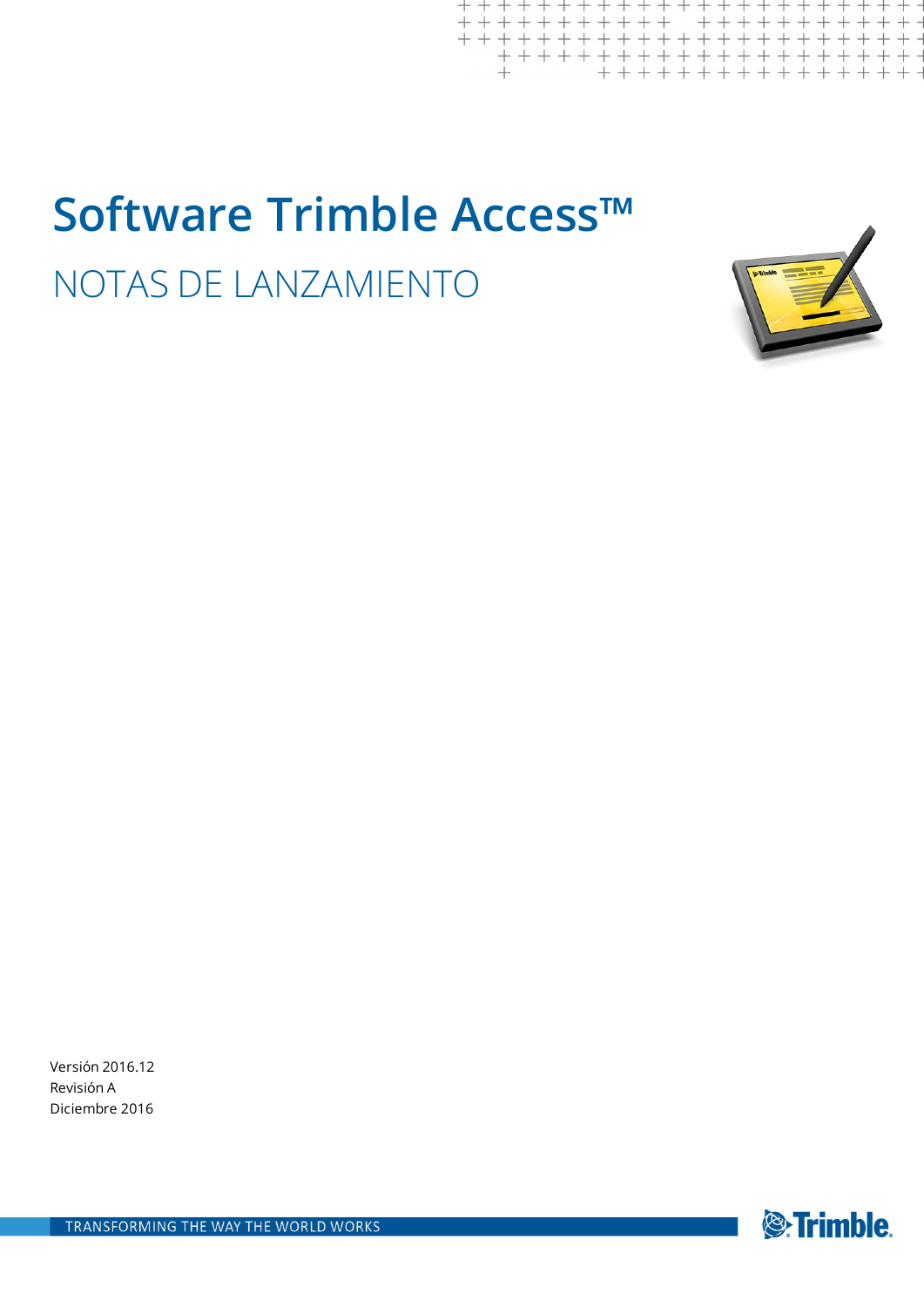#### **Avisos legales**

Trimble Inc. Engineering Construction Group 935 Stewart Drive Sunnyvale, California 94085 EE.UU. www.trimble.com

#### **Copyright y marcas comerciales**

© 2009–2016, Trimble Inc. Reservados todos los derechos.

Trimble, el logo del Globo terráqueo y el Triángulo, Autolock, CenterPoint, Geodimeter, GPS Pathfinder, GPS Total Station, OmniSTAR, Terramodel, Tracklight, TSC2 y xFill son marcas comerciales de Trimble Inc., registradas en los Estados Unidos y en otros países.

Access, FastStatic, FineLock, GX, RoadLink, TerraFlex, Trimble Business Center, Trimble Geomatics Office, Trimble Link, Trimble RTX Trimble Survey Controller, Trimble Total Control, TRIMMARK, VISION, VRS, VRS Now, VX y Zephyr son marcas comerciales de Trimble Inc.

RealWorks es una marca registrada de Mensi SA.

Microsoft, ActiveSync, Windows, Windows Mobile y Windows Vista son marcas registradas o marcas comerciales de Microsoft Corporation en los Estados Unidos y/o en otros países.

La marca con la palabra Bluetooth y los logos son propiedad de Bluetooth SIG, Inc. y todo uso de dichas marcas por parte de Trimble Inc. es bajo licencia.

Wi-Fi es una marca registrada de Wi-Fi Alliance.

Todas las otras marcas son propiedad de sus respectivos titulares.

El presente documento tiene fines informativos solamente. Trimble no ofrece ninguna garantía, ni expresa ni implícita, en este documento.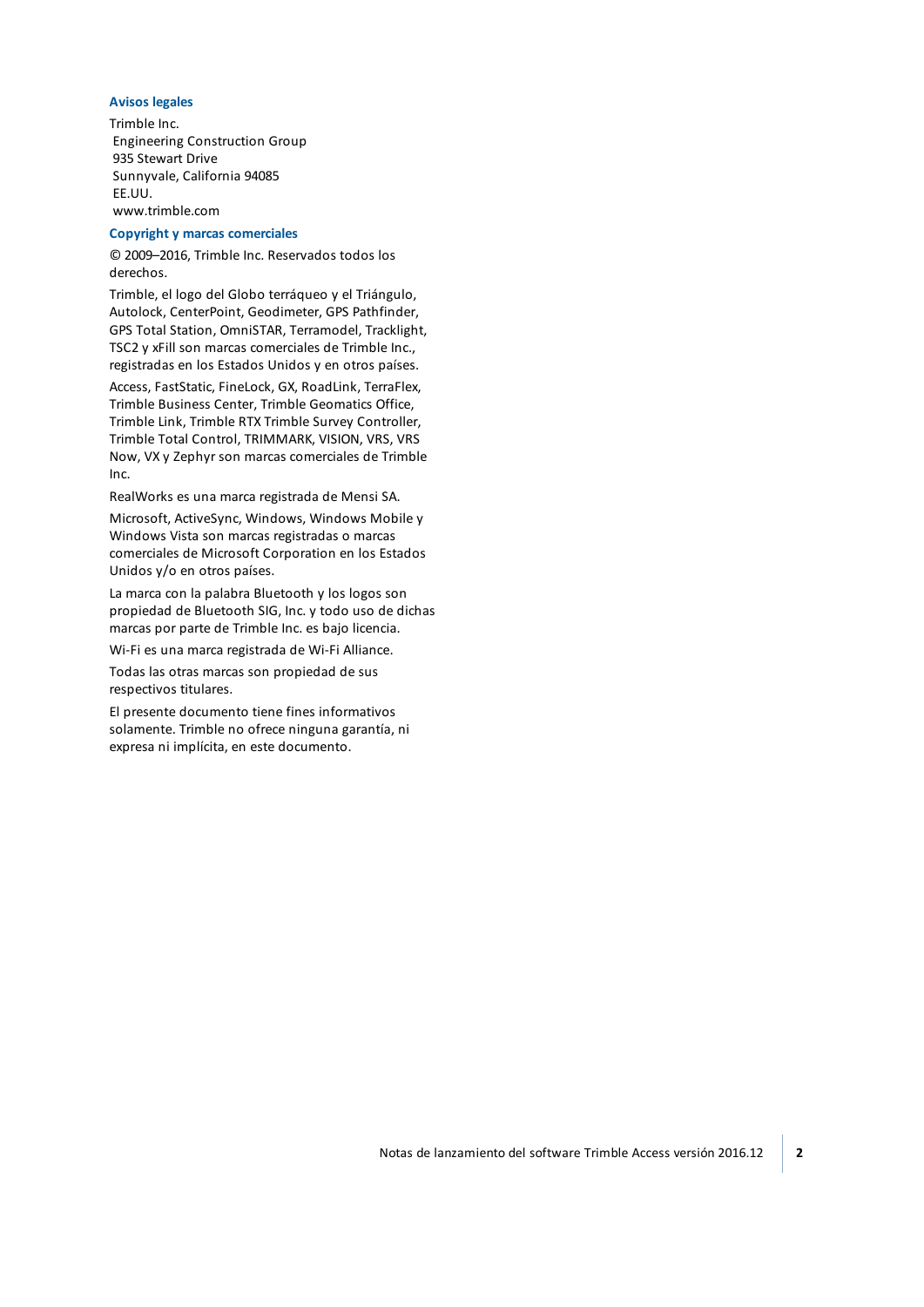## **Contenido**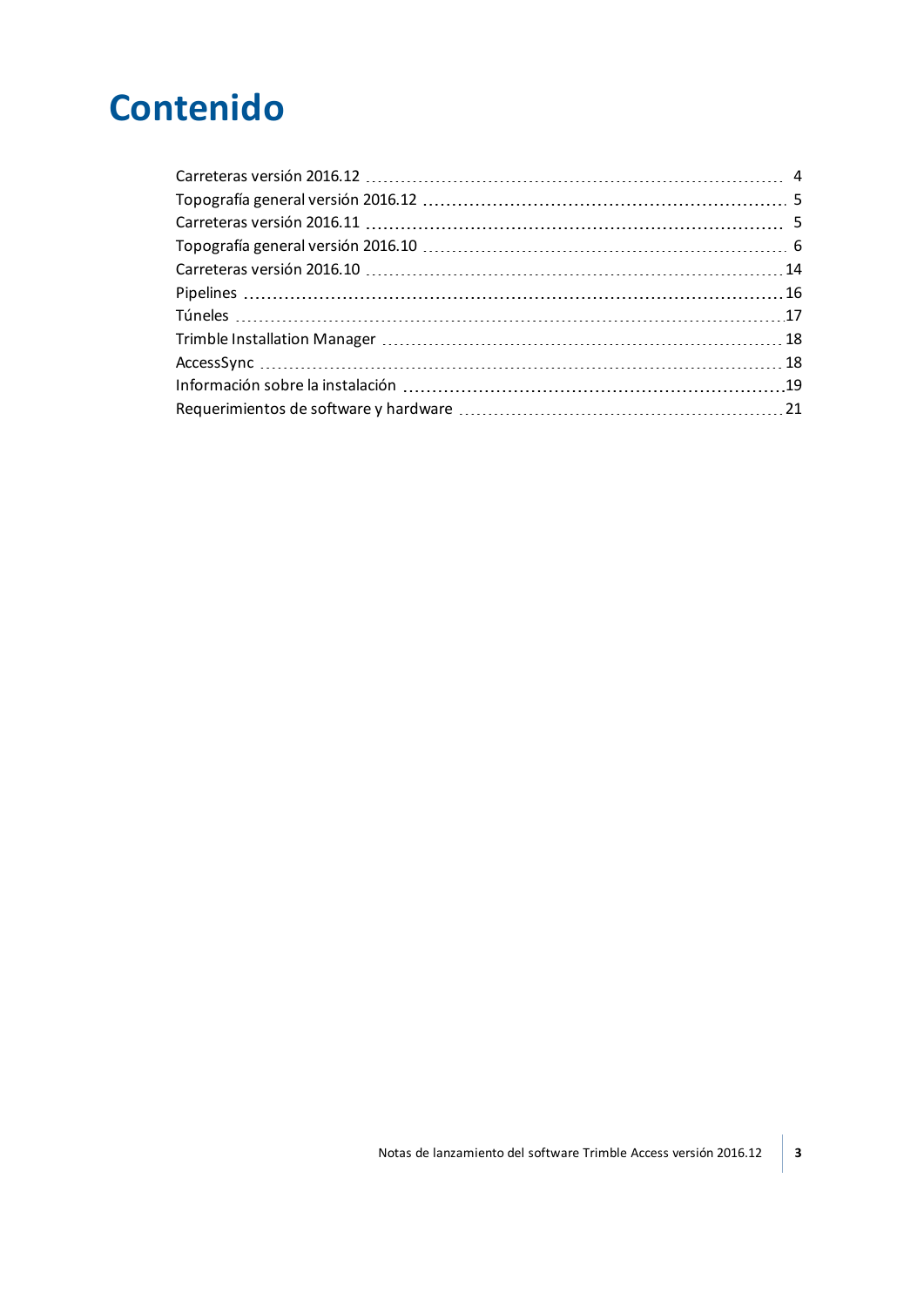<span id="page-3-0"></span>Las presentes Notas de lanzamiento contienen información sobre el software Trimble® Access™ versión 2016.12.

## **Carreteras versión 2016.12**

## **Problemas resueltos**

## **Additional strings**

The following issues are now resolved for **additional strings**. Measuring additionalstrings was a new feature added in Trimble Access version 2016.10.

- An issue when measuring your position relative to an additional string where the target did not lie on the string, causing the Go left/right navigation value to be incorrectly computed, is now resolved.
- An issue when measuring your position relative to an additional string in a Trimble or LandXML road where the navigation arrow always pointed north instead of to the start of the string is now resolved. This was an issue when the additionalstring started at the same station as the start station of the road and your position was off the string.
- An issue when measuring your position relative to an additional string where tapping the string to select it sometimes selected a different additional string is now resolved.
- The additional string was not always displayed at the review, selection and navigation screens. At the review and selection screens this was more likely to occur for long strings and when you had zoomed in. For the navigation screen this was more likely to occur for long strings and if your position was not near the start or end of the string. Note that the target was still displayed correctly and the deltas reported were still relative to the string.
- When measuring your position relative to an additional string in a Trimble or LandXML road during a conventional survey, if you used the graphical option to select the survey method you could not access the cross section view at the selection screen. This was not an issue if you selected the string from the tap and hold menu.
- When measuring relative to an additional string with a calculated construction offset, in the cross section view the computed station value was displayed at the top of the screen instead of the string name.
- <sup>l</sup> For a road with an additionalstring that you have selected to stake from the *Jobs* or *Map* screen, you can now measure your position relative to the additional string. Previously the string could not be selected. In addition, the elevation for a point selected on an additional string is now displayed.
- An issue when reviewing a secondary road where the elevation for a selected station on an additional string was incorrectly displayed as null is now resolved.

## **Application error**

You should no longer see an occasional application error when you apply a calculated construction offset when measuring your position relative to a side slope string. This was only an issue for a Trimble road when you were off the string.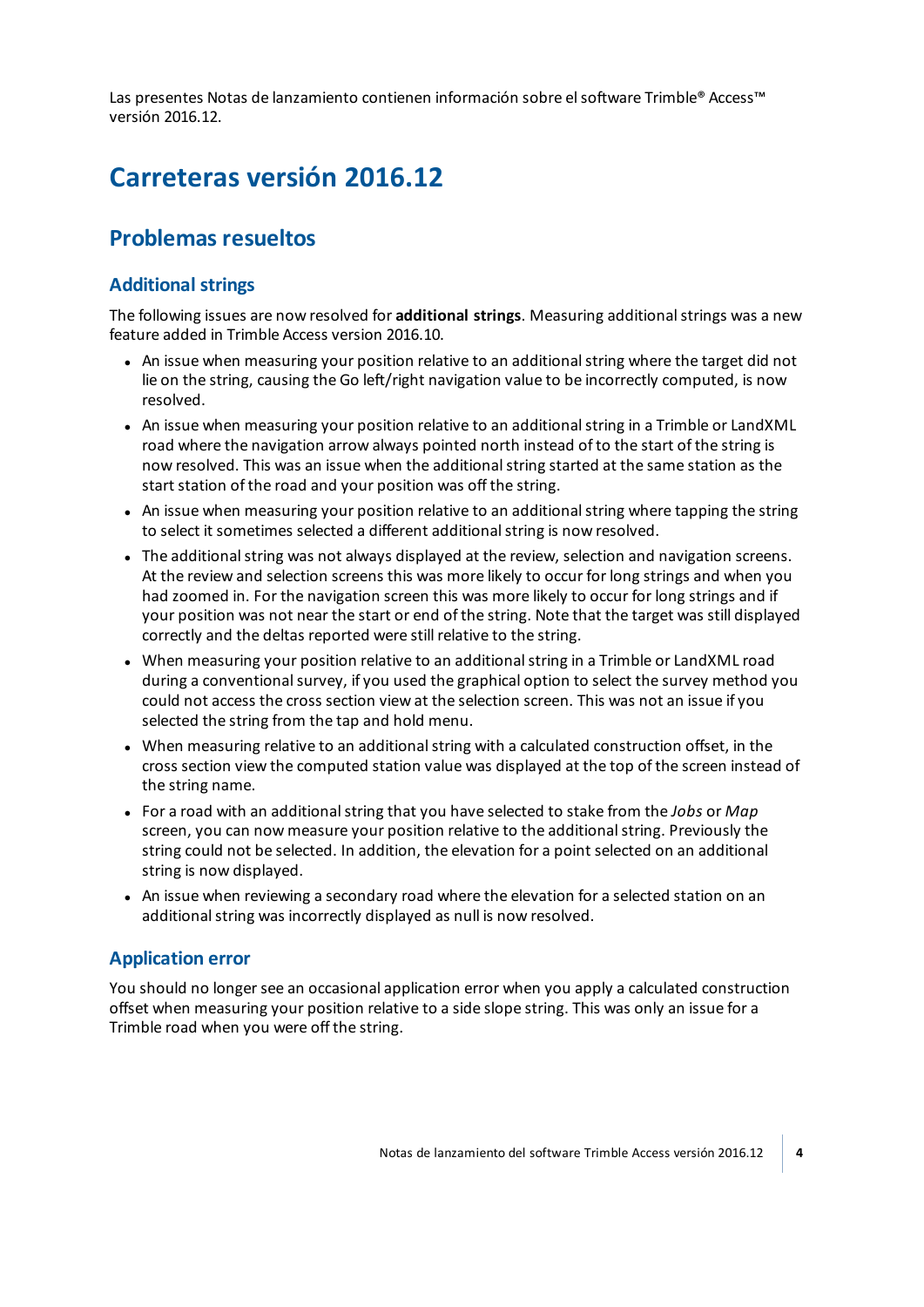## <span id="page-4-0"></span>**Topografía general versión 2016.12**

This section includes features, enhancements and resolved issues that also apply to other Trimble Access applications.

## **Problemas resueltos**

- <sup>l</sup> **Incorrect station value for an alignment**: An issue when the display delta option was set to *Station and offset* where the station value displayed in the navigation screen was always in Meters when the units specified for the job were either International feet or US survey feet is now resolved. This issue occurred when staking a:
	- **·** Estación en la alineación
	- Talud desde alineación
	- Estación/d.eje oblícua de la alineación

Note that the station value displayed at the *Confirm staked deltas* screen and stored in the job was correct.

- **Logging in**: An issue where two versions of the same user name were created if you changed the *Login mode* is now resolved. This issue occurred only when you created a new user name on the device that already existed in the Trimble Connected Community.
- <sup>l</sup> **Feature codes**: An issue where searching the feature code list by *Description* using capital letters and then selecting the required code did not always auto complete the code field is now resolved.
- <sup>l</sup> **Errores de aplicación**: Ya no verá errores de aplicación ocasionales cuando opta por una de las siguientes alternativas:
	- Connect the Topografía general software to the Trimble V10 imaging rover when the *Trimble SX10* check box in the *Auto connect* screen was enabled.
	- Disconnect a conventional instrument from the device running the Topografía general software.

## <span id="page-4-1"></span>**Carreteras versión 2016.11**

## **Enhancements**

#### **Improved cross section view display when surveying a Trimble or LandXML road**

When accessing the cross section view at the graphical selection screen, the displayed cross section is for the station at your current position. This applies when measuring your position relative to:

- $\bullet$  a selected string
- $\bullet$  the nearest string

Previously the displayed cross section was for the station where you tapped the screen to select the string.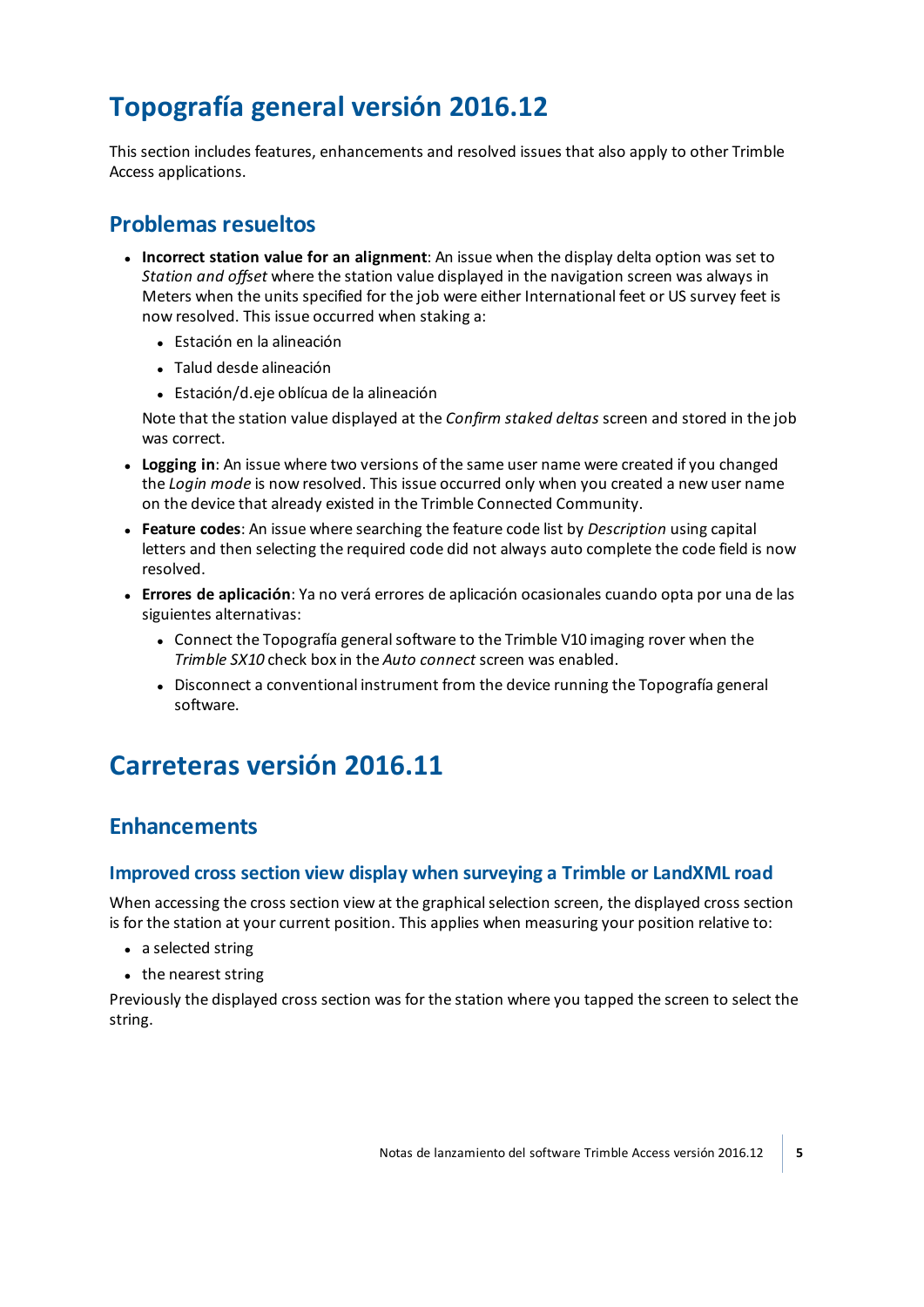## **Problemas resueltos**

- <sup>l</sup> **Incorrect station value for a Trimble road**: An issue where the station value displayed in the navigation screen was always in Meters when the units specified for the job were either International feet or US survey feet is now resolved. This issue occurred when:
	- Measuring your position relative to the road
	- Measuring your position relative to a string
	- <sup>l</sup> Staking a station on a string, when the display delta option was set to *Station and offset*

Note that the station value displayed at the *Confirm staked deltas* screen and stored in the job was correct.

- <sup>l</sup> **Navigation arrow not pointing to the start of the string**: An issue when measuring your position relative to a string in a Trimble or LandXML road where the navigation arrow always pointed north or to your current position instead of to the start of the string is now resolved. This was an issue when measuring side slope strings or additional strings when your position was off the road.
- <sup>l</sup> **Accessing the cross section when surveying a road**: An issue where you could not access the cross section view at the graphical selection screen is now resolved. This was an issue when measuring your position relative to:
	- a selected string
	- $\bullet$  the nearest string (Trimble and LandXML roads only)

This feature was inadvertently disabled in Trimble Access version 2016.10.

- <sup>l</sup> **Application errors**: You should no longer see occasional application errors when you do any of the following:
	- Measure your position relative to a side slope string when you are off the road. This issue affected Trimble roads when the side slope string did not start at the start station of the horizontal alignment.

## <span id="page-5-0"></span>**Topografía general versión 2016.10**

La presente sección incluye características, mejoras y problemas resueltos que también se aplican a otras aplicaciones de Trimble Access.

## **Nuevo hardware compatible**

## **Compatibilidad con estación total de Trimble escaneado SX10**

Elsoftware Trimble Access™ es compatible con la nueva estación total de Trimble escaneado SX10. Entre las características clave de la SX10 se incluyen:

- <sup>l</sup> Combina medidas de estación total de alta precisión y el escaneado 3D de alta precisión en un solo instrumento.
- Utilice Trimble Lightning 3DM para escanear hasta 26.000 puntos por segundo.
- <sup>l</sup> Captura rápida y fácil de imágenes de sitios de alta resolución utilizando tecnología Trimble VISION™ mejorada.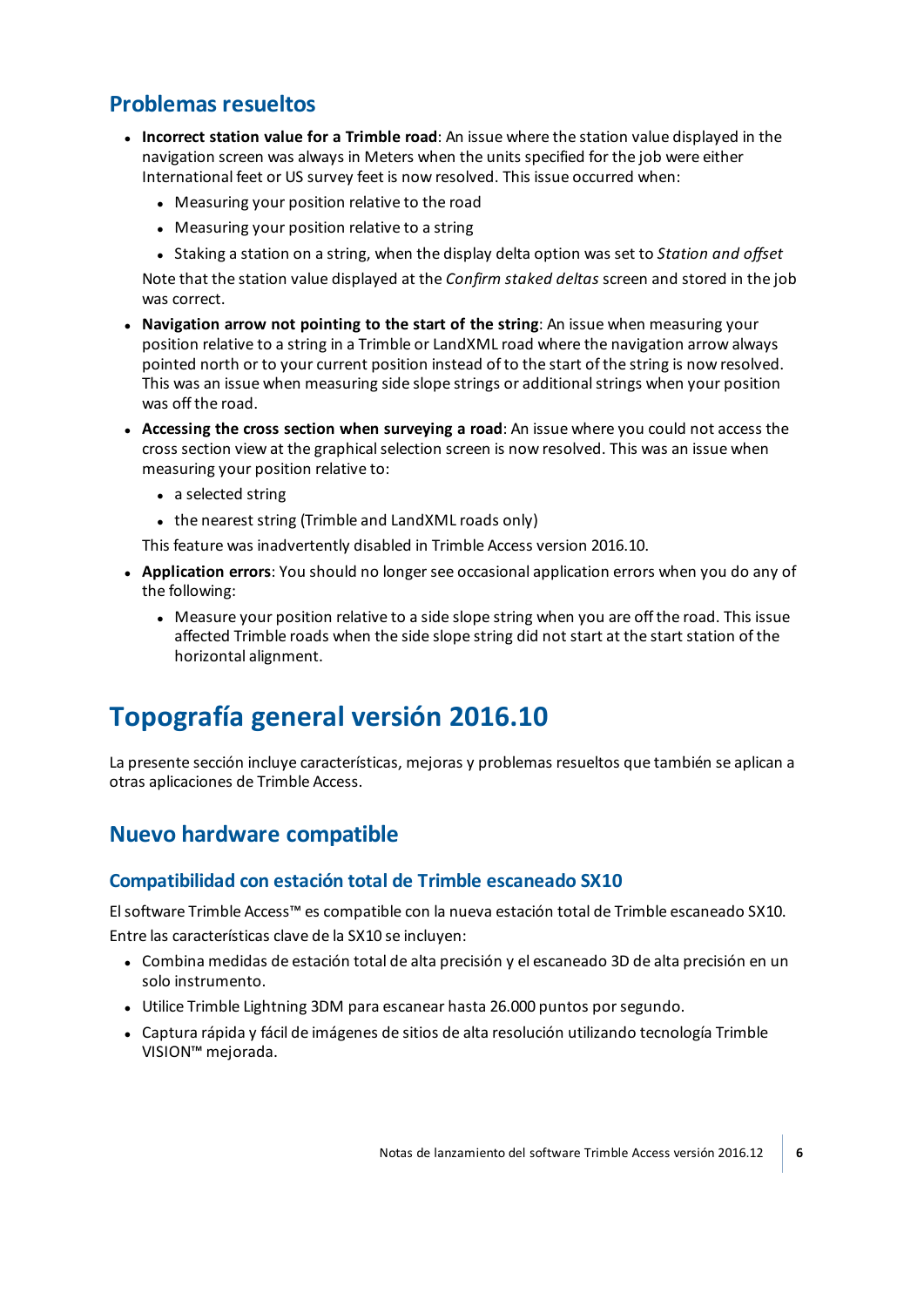- Tiene un alcance de escaneado 3D de 600 m y un alcance DR de 800 m.
- <sup>l</sup> Proporciona una campo visual de 360° horizontal x 300° vertical para el escaneado e imágenes.

Entre las mejoras significativas alsoftware Trimble Access específicamente para su compatibilidad con la estación total de Trimble escaneado SX10 se incluyen:

- Nuevos flujos de trabajo de escaneado, incluyendo estaciones de escaneado.
- <sup>l</sup> Presentación de puntos de escaneado en la pantalla *Vídeo*.
- Capacidad para calcular inversos entre los puntos de escaneado.
- <sup>l</sup> Controles mejorados en la pantalla *Vídeo* para hacerzoom y girar el instrumento más fácilmente.
- Ability to use gestures to zoom and pan around the video screen.
- Comprobación de la inclinación del instrumento tras el escaneado.
- Las pantallas de replanteo ahora son compatibles con AccessVision, lo que le permite ver con facilidad el vídeo o el mapa a medida que replantea.

Consulte información adicional en la *Ayuda de [Topografía](http://apps.trimbleaccess.com/help) general* o la sección "Topografía general" de dichas *Notas de lanzamiento*.

## **Características nuevas y mejoras**

### **Replanteo de elevaciones**

La nueva opción de replanteo de *Elevación* permite introducir una elevación de diseño y luego, al medir, se genera la distancia de la posición actualsobre (desmonte) o debajo (terraplén) de la elevación de diseño.

## **Archivos TIFF en el mapa**

Ahora podrá añadir archivos TIFF y GeoTIFF al mapa como capas de fondo. Esto le permite ver mapas y características topográficas tales como carreteras, arroyos, curvas de nivel y linderos de tierras identificados.

Los archivos TIFF son por lo general mucho más eficaces en el uso de la memoria del programa a diferencia de los formatos de imágenes de fondo tales como BMP, JPEG o PNG. Esto permite cargar archivos TIFF con tamaños de archivo de 100 MB o más, mientras utiliza solo algunos MB de memoria de programa.

Para usar archivos TIFF en el mapa, los mismos deben ser archivos GeoTIFF o tener un archivo mundial asociado (.wld o .tfw).

Consulte más información en el tema **Selección de datos a mostrar en el mapa** en la *[Ayuda](http://apps.trimbleaccess.com/help) de [Topografía](http://apps.trimbleaccess.com/help) general*.

## **Funcionamiento mejorado de archivos TTM y DTM en el mapa**

Se han realizado mejoras importantes a los tiempos de carga de archivos del modelo triangular del terreno (TTM) y del modelo digital del terreno (DTM) en el mapa. Por ejemplo:

• En un controlador Trimble TSC3, un archivo TTM de 10.000 puntos ahora tarda 7 segundos en cargarse y 2 segundos en actualizar el mapa. Previamente, tardaba 15 segundos en cargarse y 2 segundos en actualizar el mapa.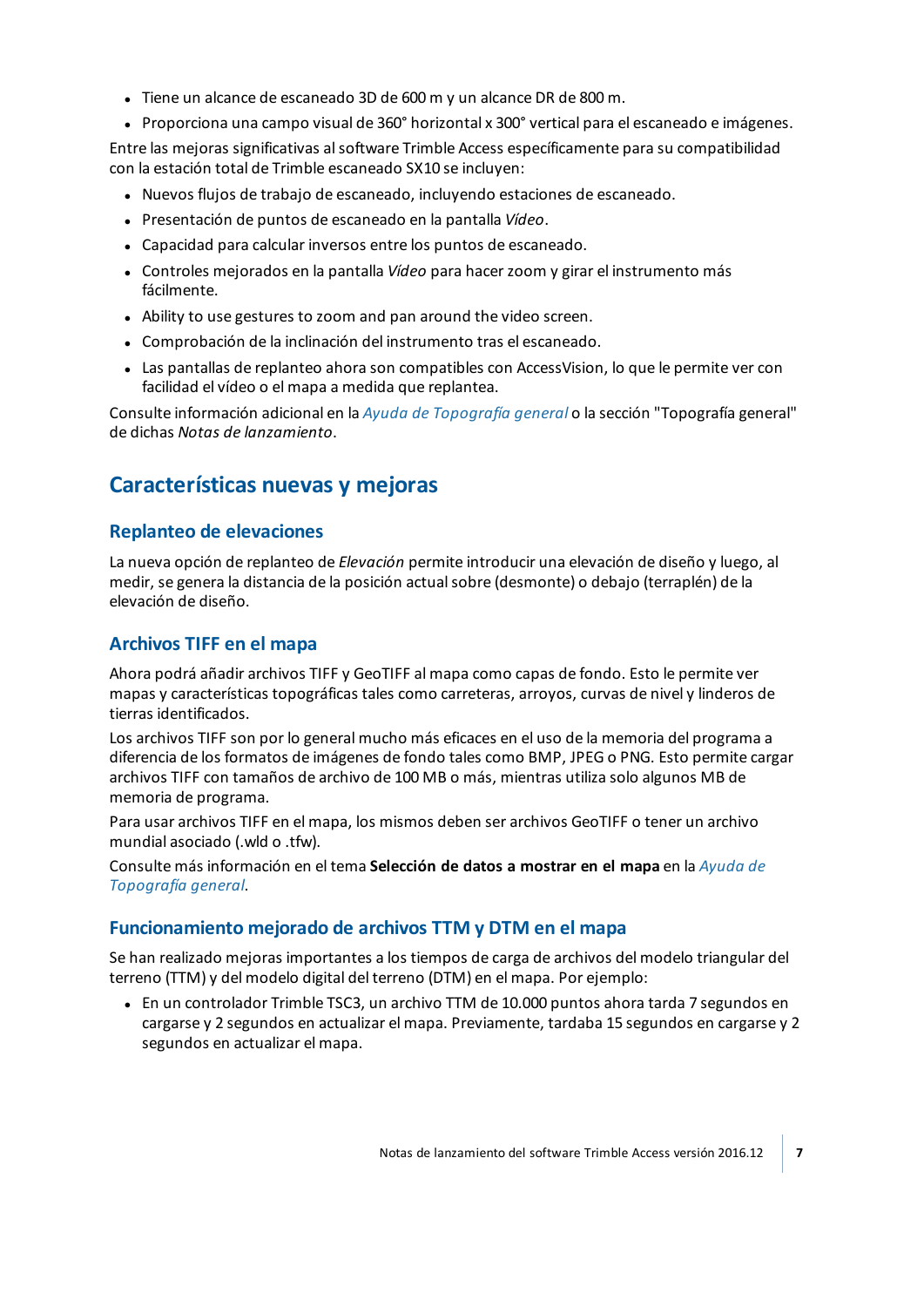• En un tablet, un archivo TTM de 100.000 puntos ahora tarda menos de 1 segundo en cargarse y 5 segundos en actualizar el mapa. Previamente, tardaba 45 segundos en cargarse y 15 segundos en actualizar el mapa.

## **Copiar fácilmente archivos de trabajo en una ubicación diferente**

La nueva opción *Copiar archivos de trabajo en* en la pantalla *Trabajos* le permite copiar un trabajo y archivos de trabajo asociados durante el levantamiento (por ejemplo, archivos de imágenes y de escaneado en una ubicación nueva, tal como una carpeta en un servidor de red o en una unidad USB. Archivos tales como archivo de imágenes, escaneado y T02 que se referencian en el trabajo se copian automáticamente. Con esta opción, podrá incluir todos los archivos que empiezan con el mismo <nombre de trabajo> en la carpeta para Exportar. También podrá optar por crear un archivo JobXML simultáneamente.

Consulte más información en el tema **Administración de trabajos** en la *Ayuda de [Topografía](http://apps.trimbleaccess.com/help) [general](http://apps.trimbleaccess.com/help)*.

### **Importar y exportar archivos directamente al o del USB en tablets**

Ahora podrá importar o exportar archivos en un tablet directamente al o del USB u otra unidad. En versiones previas de Trimble Access lo podía hacer en controladores Windows Mobile con puertos USB, pero no así en tablets.

### **Pantallas de replanteo ahora compatibles con AccessVision**

Las pantallas de replanteo ahora son compatibles con AccessVision. AccessVision incorpora la vista del mapa y la vista de vídeo dentro de la pantalla actual para incluir una respuesta visual inmediata y evitar tener que cambiar de una pantalla a otra.

*Nota – AccessVision es compatible solamente con controladores tablet.*

Consulte más información en el tema **AccessVision** en la *Ayuda de [Topografía](http://apps.trimbleaccess.com/help) general*.

## **Mejoras a la selección de un código en la biblioteca de características**

Al medir utilizando códigos, podrá introducir los caracteres iniciales del código que desea en el campo de códigos y la lista de códigos disponibles en el archivo FXL se filtrará en función de los caracteres que ha introducido. Ahora puede filtrar la lista de códigos disponibles basándose en el campo *Descripción*. Presione **C** para filtrar por *Código* o presione **D** para filtrar por *Descripción*.

Ahora también podrá filtrar la lista de códigos de característica completa ya sea por *Tipo* de código, por ejemplo por la *Categoría* según se ha definido en la biblioteca de características.

Consulte más información en el tema **Medir códigos** en la *Ayuda de [Topografía](http://apps.trimbleaccess.com/help) general*.

## **Mejoras a la biblioteca de características para la compatibilidad con bloques**

Ahora podrá usar la biblioteca de definiciones de característica que referencia *códigos de bloque*. Los códigos de bloque insertan un símbolo predefinido al cual automáticamente se le puede aplicar escala y rotar en función de varios puntos de inserción.

Utilice *códigos de control de bloque* para controlar la rotación y escala de los bloques insertados.

*Nota – Los bloques realmente no están construidos nise muestran en elsoftware Topografía general. Los puntos con códigos de característica que referencian bloques se muestran con los símbolos de bloque adecuados cuando el archivo se importa alsoftware Trimble Business Center versión 3.80 o posteriores.*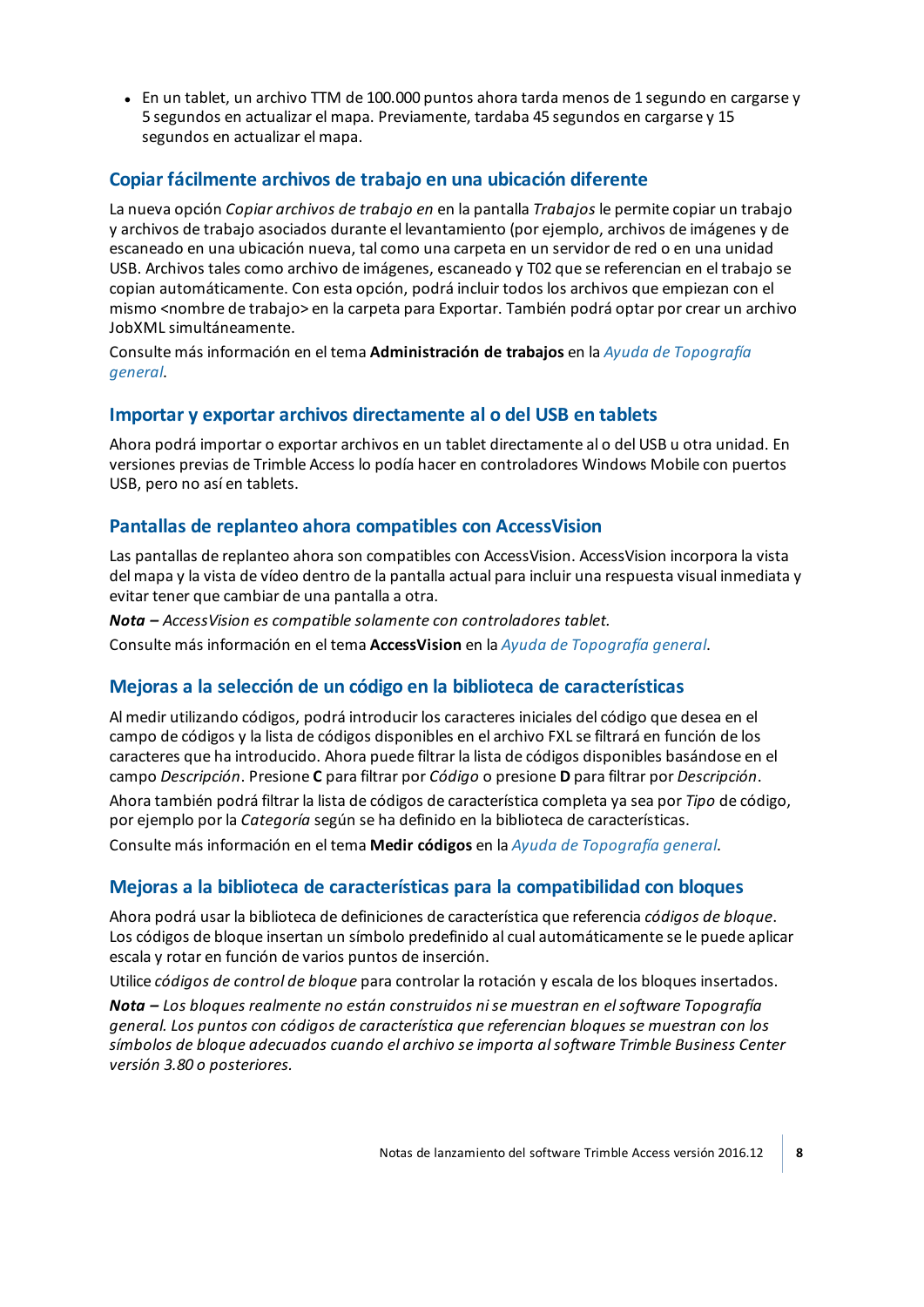Los bloques deben crearse o editarse utilizando el Administrador de definiciones de característica de Trimble Business Center. Los códigos de control de bloques requieren de un archivo FXL versión 8 o posterior. Podrá cambiar el código de característica y su descripción para el bloque utilizando Topografía general, si es necesario.

Consulte más información en el tema **Bibliotecas de característica** en la *Ayuda de [Topografía](http://apps.trimbleaccess.com/help) [general](http://apps.trimbleaccess.com/help)*.

## **Opción Usar atributos de código base ahora habilitada por defecto**

Al crear un nuevo trabajo, la casilla de verificación *Usar atributos de código base* ahora habilitada por defecto.

## **Opciones adicionales para presionar y mantener presionado en el mapa**

Las opciones Cogo y de navegación adicionales se han añadido al menú para presionar y mantener presionado en el mapa en Carreteras, Túneles, Minas y Pipelines. Previamente, estas opciones solo estaban disponibles en el mapa en Topografía general.

## **Advertencia si el nombre de punto existente en el archivo vinculado**

Al medir un punto, elsoftware ahora advierte antes de que se almacene el punto si un punto con el mismo nombre ya existe en el archivo vinculado. En versiones previas de Trimble Access, elsoftware advertía si un punto con el mismo nombre ya existía en el trabajo.

## **Cambio de la clase de búsqueda para puntos tecleados**

Ahora puede cambiar la clase de búsqueda para puntos tecleados de *Normal* a *Control* o de *Control* a *Normal*. Para ello, en el *Administrador de puntos*, seleccione *Editar* / *Coordenadas* y luego seleccione o deseleccione la opción *Punto de control*. Automáticamente se creará una nota para registrar el cambio.

## **Recordatorio de que el reloj del controlador no es correcto**

Cuando ejecuta Trimble Access, elsoftware ahora comprueba que la fecha en el controlador sea posterior a la fecha de lanzamiento delsoftware y si no lo es, se le pedirá que actualice la fecha y la hora en el controlador. El mensaje se repite cada cuatro horas hasta que se haya actualizado el controlador.

Cuando los controladores están conectados a receptores GNSS, el reloj automáticamente se configurará basado en la fecha y hora del receptor, pero cuando se los controladores se usan con estaciones totales, el reloj debe configurarse manualmente.

## **Mejoras a la ventana de búsqueda**

Trimble Access versión 2016.12 proporciona las siguientes mejoras cuando utiliza una ventana de búsqueda durante un levantamiento convencional:

- La definición de la ventana de búsqueda ahora siempre se almacena con respecto a la cara 1 pero la búsqueda siempre se realiza en la cara que se está usando. El versiones previas de Trimble Access, antes de realizar la búsqueda, elsoftware automáticamente pasaba de la cara que se usaba para definir la ventana de búsqueda.
- <sup>l</sup> Ahora podrá definir la ventana de búsqueda utilizando la tecla *Cfg vent* en la pantalla *Controles objetivo*. En versiones previa de Trimble Access, tenía que preparar la estación total para un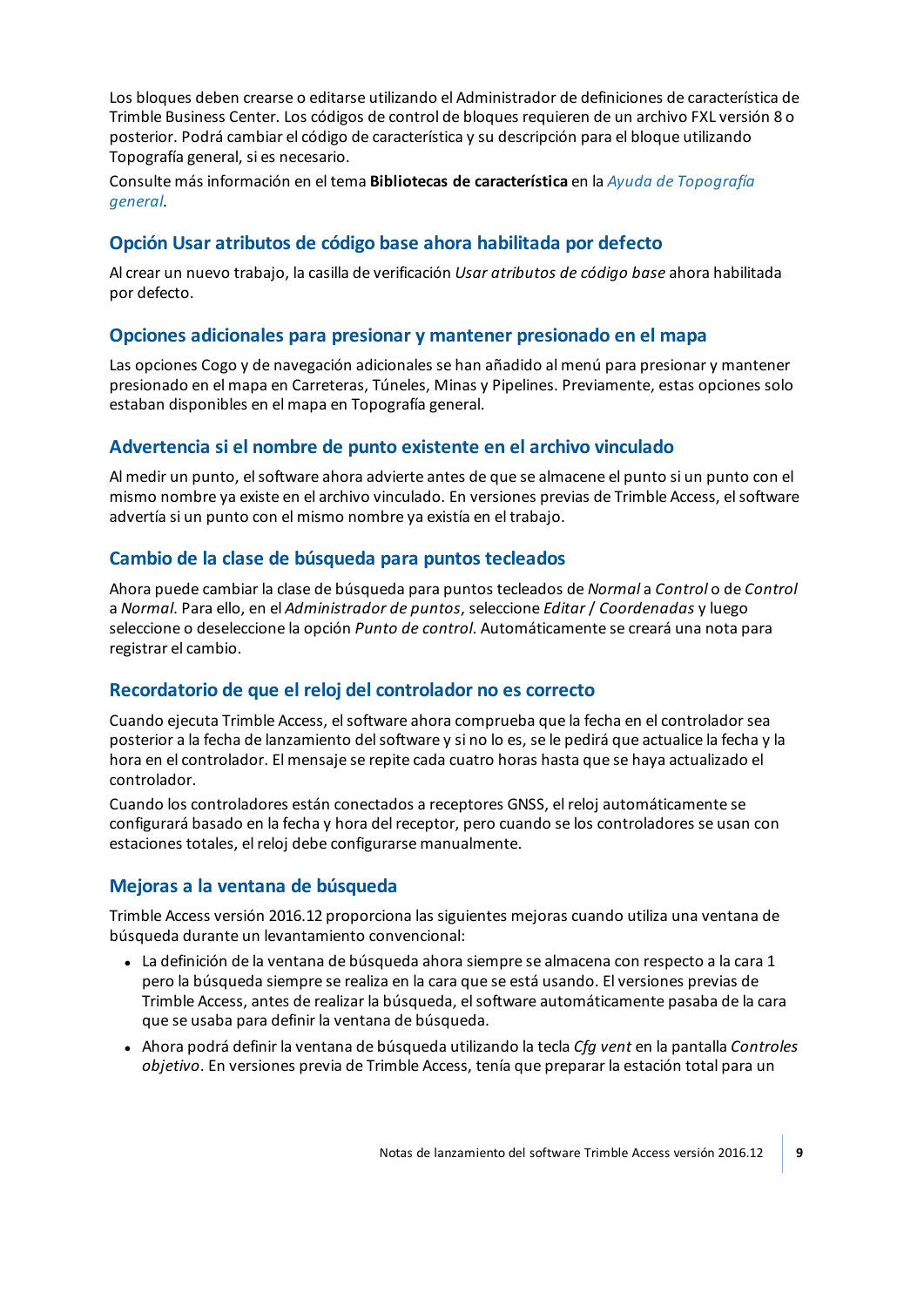levantamiento robótico antes de poder definir o cambiar la ubicación de la ventana de búsqueda.

<sup>l</sup> Ahora puede configurar el rango vertical de la ventana centrada automáticamente en 90 grados. En versiones previas del Trimble Access, el rango máximo era 50 grados.

### **Utilización de la salida de datos GDM para transmitir etiqueta DH y DV**

Trimble Access versión 2016.12 es compatible con la salida de datos GDM para la transmisión de etiquetas DV (distancia vertical) 10 y DH (distancia horizontal) 11.

Consulte más información en el tema **Salida de datos** en la *Ayuda de [Topografía](http://apps.trimbleaccess.com/help) general*.

#### **Informes mejorados de valores de instrumento**

Al generar informes, ahora se incluyen los siguientes valores:

<sup>l</sup> El valor introducido en el campo *Instrumento* / *Ajustar* / *Constante MED* ahora se incluye como "Constante MED aplicada en instrum." en el informe de *ciclos ISO* y como la "Constante MED" en el informe de *Levantamiento*.

Por favor note que en versiones previas del Trimble Access, el informe de *Levantamiento* ya contenía un valor para la "Constante MED". Este valor ahora se genera como la "Precisión MED", que es consistente con otros informes que contienen este valor.

<sup>l</sup> El informe de *ciclos ISO* ahora incluye el error de centrado de la referencia. Previamente, incluía solo el error de centrado del instrumento.

### **Mejoras al estilo de levantamiento GNSS**

Se han realizado los siguientes cambios al asistente para el estilo de levantamiento GNSS:

- <sup>l</sup> Ya no se le pedirá confirmar el formato de transmisión seleccionado si inicia un levantamiento cuando está conectado a una antena integrada diferente a la elegida en el estilo topográfico.
- <sup>l</sup> La configuración *Medición auto de la inclinación* que aparece en las pantallas *Punto topo* y *Punto rápido* del asistente para estilos de levantamiento ahora está configurado en No por defecto.
- <sup>l</sup> El cuadro de grupo *Antena* se ha movido a la primera página de las *Opciones móvil* y *Opciones base*, porque junto con los campos *Tipo de levantamiento* y *Formato de emisión*, el *Tipo de antena* afecta los campos que se muestran en las páginas siguientes.
- <sup>l</sup> En la pantalla *Opciones móvil* la lista de tipos de antena ahora se ordena alfabéticamente. Este cambio también afecta los archivos de antena personalizados cargados en el controlador, que ahora se ordenan alfabéticamente tras cargarse en el controlador.

#### **Definición de la altura del proyecto desde la posición GNSS actual**

Una vez que abre un trabajo que no tiene una altura de proyecto definida, la pantalla *Altura proyecto* le avisa a introducir la altura del proyecto. Ahora puede presionar *Aquí* en la pantalla *Altura proyecto* para usar la altura de la posición GNSS actual.

#### **Software ahora disponible en marathi**

Elsoftware Trimble Access ahora está disponible en marathi. Las aplicaciones de software traducidas incluyen Topografía general, Carreteras, Túneles y Minas.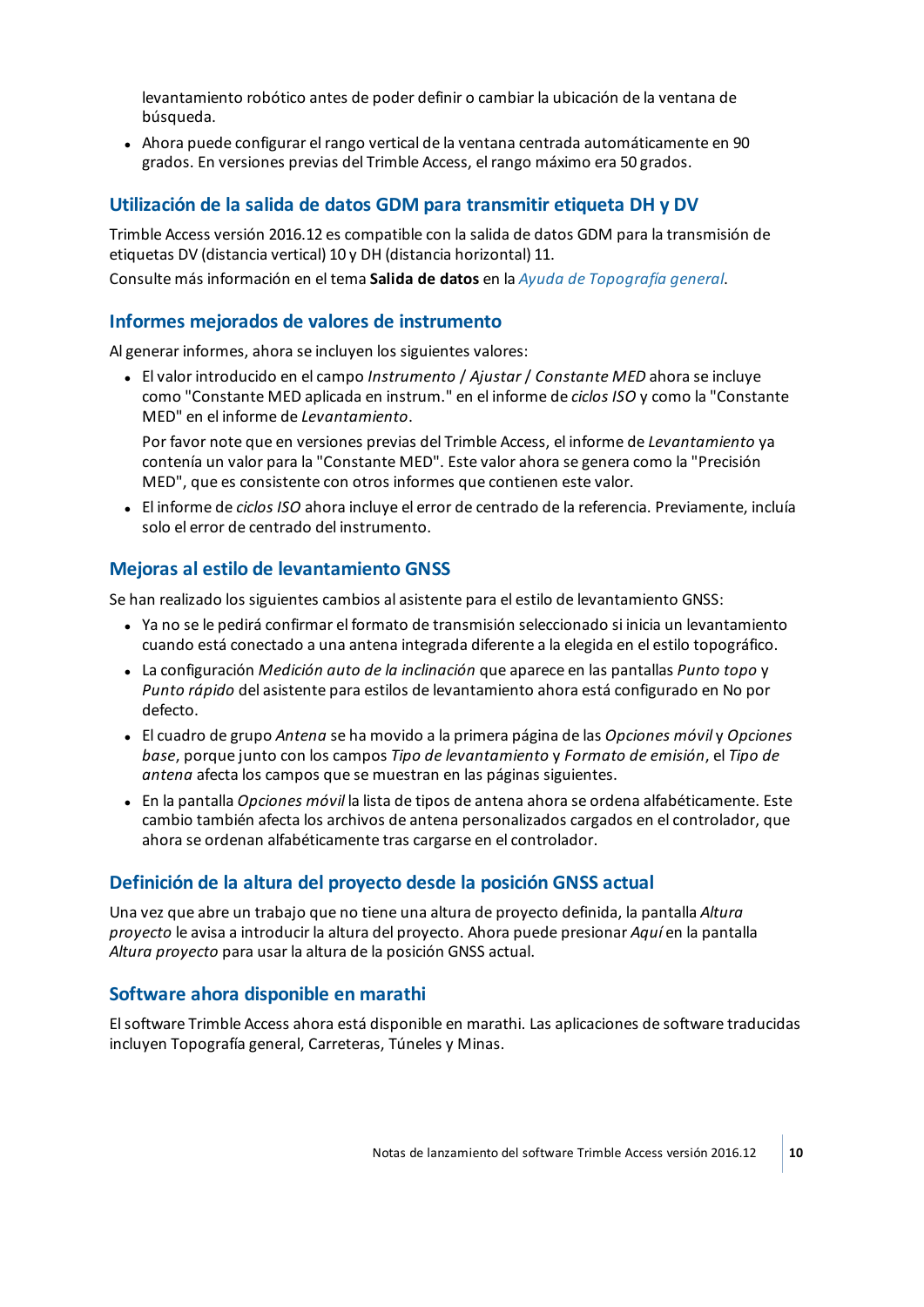## **Actualizaciones de la base de datos del sistema de coordenadas**

- <sup>l</sup> Se ha eliminado elsistema de coordenadas Ordnance Survey National Grid obsoleto del Reino Unido.
- Se ha añadido la nueva definición de zona OS National Grid (OSTN15) para el Reino Unido, referenciando el nuevo archivo de desplazamiento de cuadrícula OSTN15 y el modelo geoidal OSGM.
- Se han reorganizado las zonas del sistema de coordenadas de Irlanda en los grupos de zona Irlanda/Irlanda del Norte e Irlanda/República de Irlanda y se han actualizado para referenciar los nuevos modelos geoidales de Irlanda del Norte 2015 y República de Irlanda 2015.
- Todas las definiciones de zona de Nueva Zelanda se han actualizado para referenciar el nuevo modelo geoidal de Nueva Zelanda 2016.
- Se han añadido varias definiciones de datum nuevas.
	- Global: ITRF 2008
	- Dependencias francesas: RGAF09, RGFG95, RGNC91-93, RGR92, RGTAAF07
	- Estonia: EST97
	- Argentina: POSGAR07

Todas las definiciones de zona de Argentina se han actualizado para referenciar el datum POSGAR07.

*Nota – Las definiciones de datum POSGAR07 y EST97 son transformaciones de datum con valor 0, por lo tanto alseleccionarlas no se generará ningún cambio numérico a las coordenadas.*

- Las subcuadrículas del modelo geoidal global EGM 2008 se han añadido a los siguientes países: EGM 2008 para Etiopía, EGM 2008 para Líbano, EGM 2008 para Omán, EGM 2008 para Pakistán.
- Cierta reorganización y cambios de nombre de zonas y definiciones de zona para Noruega y Alemania. El elipsoide Bessels Utvidede se ha renombrado a Bessel Modified y las definiciones de datum WGS-NGO48 III de Noruega se han definido para reflejar dicho cambio.
- Se han modificado las transformaciones de datums NAD 1983 (Hawaii) y las definiciones de zona de Hawaii de Estados Unidos/Plano de estado de 1983 ahora utilizan la transformación de datum NAD 1983 (Hawaii) en lugar de la transformación de datum NAD 1983 (Conus) (no hay un cambio numérico concreto).

## **Compatibilidad del TSC2 con Trimble Access**

Trimble Access versión 2016.10 ahora puede instalarse en controladores Trimble TSC2 que tienen una garantía de software válida. Tal como se ha anunciado previamente, el controlador TSC2 es compatible hasta finales de 2016, pero dejará de serlo en 2017.

## **Problemas resueltos**

- <sup>l</sup> **Vínculo de datos base RTK no funciona**: Se ha resuelto el problema que surgía cuando el vínculo de datos base no funcionaba y el mensaje de restablecimiento del contador aparecía debido a malas precisiones, donde al optar por almacenar la última posición buena generaba soluciones de *código* que satisfacían las tolerancias de precisión almacenadas. Elsoftware ahora almacena la última posición *RTK* buena conocida.
- <sup>l</sup> **Archivos DXF en el mapa 3D**: Se han resuelto los siguientes problemas relacionados con los archivos DXF de dibujo: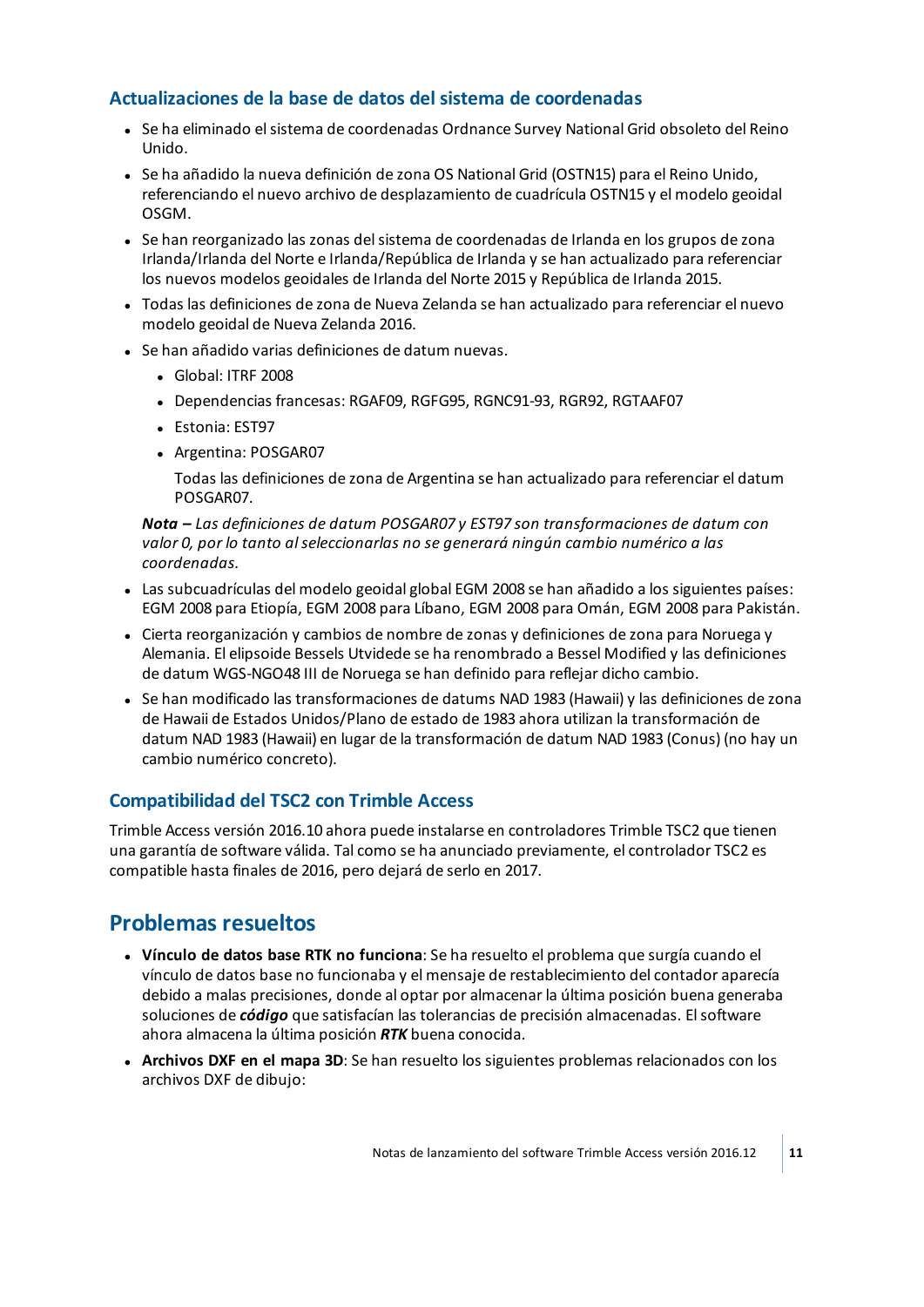- El problema donde el texto no se posicionaba correctamente.
- El problema donde no se mostraba parte pero no todo el texto en el DXF. Esto afectaba el texto cuando había otro texto cerca.
- <sup>l</sup> **Archivos DXF en el mapa**: Se han resuelto los siguientes problemas relacionados con los archivos DXF de dibujo:
	- <sup>l</sup> El problema donde los archivos DXF tardaban en volver a dibujarse al acercarse en el mapa. Esto era un problema solo cuando se acercaba demasiado, y cuando el archivo DXF contenía círculos, arcos o polilíneas que incluían arcos.
	- El problema donde los archivos DXF que contenían cadenas vacías no eran visibles en el mapa y cuando al hacer un alcance delzoom la escala mostraba 1000 km.
- <sup>l</sup> **Valores de desmonte/terraplén en el mapa**: Se ha resuelto el problema donde ocasionalmente se mostraban valores de desmonte/terraplén absurdos en una superficie en un archivo XML.
- <sup>l</sup> **Visualización de triángulos de superficie en el mapa**: Se ha resuelto el problema donde los triángulos de superficie se dibujaban por encima de otros datos de fondo trazados con anterioridad al modelo de triángulo.
- <sup>l</sup> **Imágenes de fondo en el mapa**: Se ha resuelto el problema donde las imágenes de fondo no se mostraban en las coordenadas correctas para sistemas de coordenadas excepto el incremento del NE.
- <sup>l</sup> **El mapa no se actualiza tras cambiar el PPM**: Se ha resuelto el problema donde al actualizar el PPM en el registro atmosférico de una posición en la pantalla *Revisar trabajo* no se actualizaba la posición en el mapa.
- <sup>l</sup> **No se encuentra el archivo de medios en Revisar trabajo**: Se ha resuelto el problema donde al seleccionar un archivo de medios al revisar un punto en la pantalla *Revisar trabajo* se generaba el mensaje "No se encuentra el archivo". Este problema se introdujo en Trimble Access versión 2015.20.
- <sup>l</sup> **Falta la altura del proyecto en la pantalla Seleccionar sistema coordenadas**: Se ha resuelto el problema donde, tras abrir un trabajo que no tenía una altura de proyecto definida y al introducirla cuando se le indicaba, el valor introducido no se mostraba en el campo *Altura del proyecto* en la pantalla *Seleccionar sistema coordenadas*. El valor que introducido siempre se mostraba en el campo *Altura del proyecto* en la pantalla *Proyección*.
- <sup>l</sup> **D.eje vertical para el punto duplicado**: Se ha resuelto el problema donde la distancia al eje vertical para un punto previo se aplicaba incorrectamente a un punto duplicado que no tenía distancia al eje vertical.
- <sup>l</sup> **Teclear distancias al eje durante el replanteo**: Se ha resuelto el problema donde los valores de distancia al eje tecleados durante el replanteo no se recordaban si volvía la pantalla de replanteo y luego a la pantalla *D.eje*.
- <sup>l</sup> **Trimble Business Center genera informes de elevación de diseño no válida**: Se ha resuelto el problema que surgía al replantear un punto con una distancia al eje definida mediante una *Pendiente desde punto* donde no se había especificado un valor de pendiente, lo que hacía que se calculara un punto de diseño de distancia al eje dañado. El archivo de trabajo que contiene el punto no podía importarse alsoftware Trimble Business Center porque se generaba una elevación de diseño no válida.
- <sup>l</sup> **Cierre de todas las ventanas para Exportar**: Se ha resuelto el problema donde, si trataba de cerrar el Topografía general desde una pantalla *Exportar*, se le solicitaba cerrar todas las ventanas pero no se generaba ningún efecto si presionaba la tecla *Cerr tod*.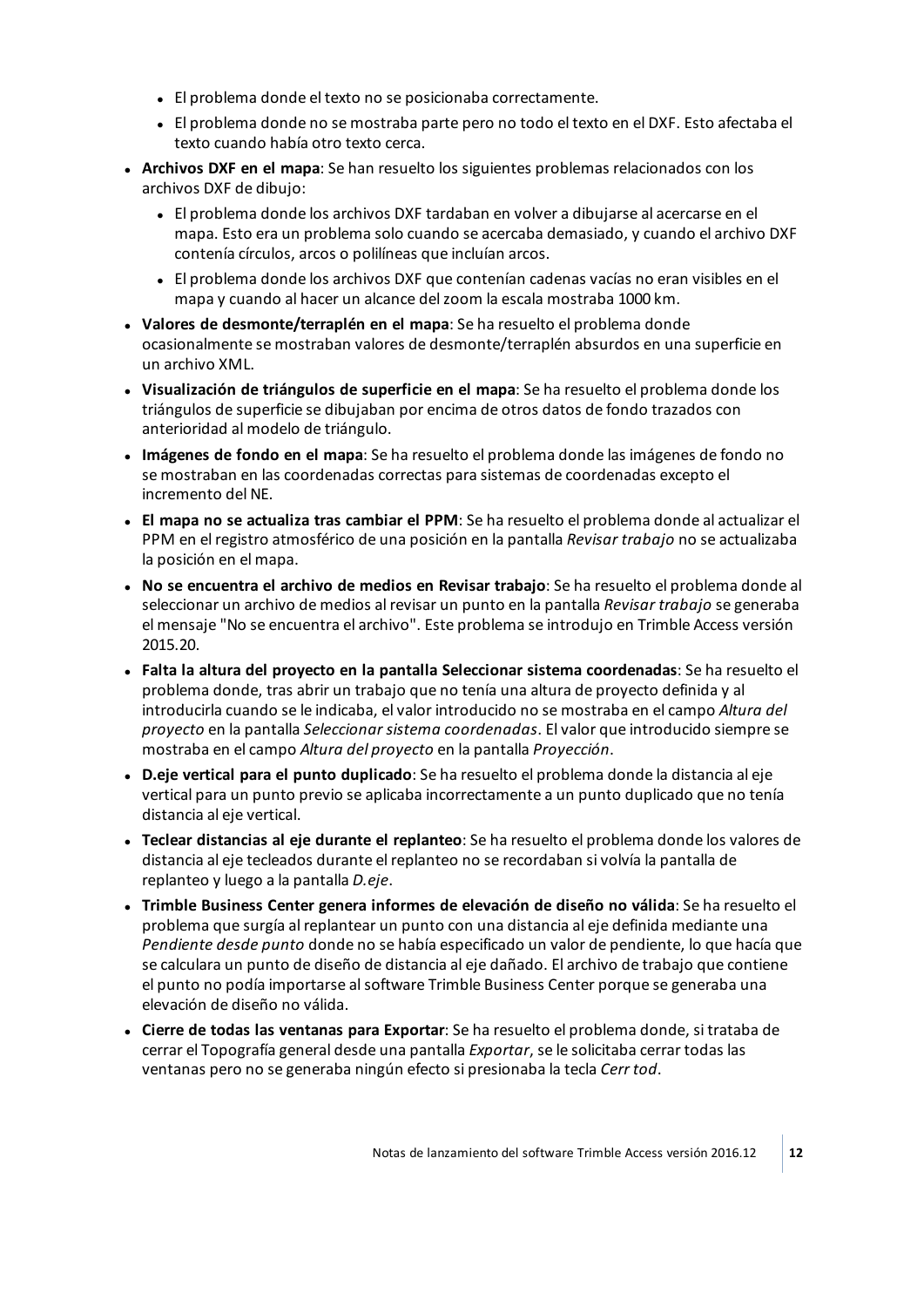- <sup>l</sup> **Tecla BurbujaE:** Se ha resuelto el problema donde la tecla BurbujaE a veces aparecía cuando estaba conectado a un instrumento que no tenía burbuja electrónica.
- <sup>l</sup> **OmniSTAR**: Se ha resuelto el problema donde la distancia al eje OmniSTAR a RTK del levantamiento RTK + OmniSTAR previo se aplicaba a posiciones con OmniSTAR solamente fuera de un levantamiento en un trabajo nuevo cuando no se había seleccionado una distancia al eje OmniSTAR para medir. Las distancias al eje OmniSTAR a RTK ahora solo se aplican cuando se está ejecutando un levantamiento RTK + OmniSTAR.
- <sup>l</sup> **Medir puntos en un plano**: Se ha resuelto el problema donde algunos puntos en el plano podían tener las mismas coordenadas si la opción *Ver antes de almacenar* estaba configurada en No.
- <sup>l</sup> **Pérdida del objetivo durante un levantamiento continuo**: Se ha resuelto el problema donde los puntos duplicados a veces se almacenaban tras perder un objetivo durante un levantamiento continuo convencional.
- <sup>l</sup> **La medición de levantamiento continuo no finaliza con el levantamiento**: Se ha resuelto el problema donde al finalizar el levantamiento no se termina la medición actual durante un levantamiento continuo convencional.
- <sup>l</sup> **Error de inclinación del nivel electrónico**: Se ha resuelto el problema donde el mensaje de advertencia audible "Error inclinación" sonaba solo la primera vez que presionaba *Aceptar* en la pantalla *Nivel electrónico* cuando el instrumento no tenía nivel electrónico. Se ha resuelto el problema donde el mensaje de advertencia audible sonaba cada vez que presionaba *Aceptar* en la pantalla *Nivel electrónico* cuando el instrumento no estaba a nivel.
- <sup>l</sup> **Medición en la cara 2 requerida si no había una referencia medida**: Se ha resuelto el problema donde elsoftware Trimble Access le pedía realizar una medición en la cara 2 al completar una Config estación donde la casilla de verificación *Medir referencia* no estaba habilitada.
- <sup>l</sup> **Teclear un punto**: Se ha resuelto el problema donde al teclear un punto en un tablet cuando la pantalla gráfica estaba oculta y luego al presionar el botón para mostrar la visualización gráfica, los valores introducidos desaparecían.
- <sup>l</sup> **Códigos de control**: El código de control *Unir al punto nombrado* ya no distingue entre mayúsculas y minúsculas. Previamente, cuando usaba este código de control, las mayúsculas y minúsculas de todos los caracteres del nombre de punto tenían que coincidir con el punto al que se unía.
- <sup>l</sup> **Gestos en mapas 3D**: Se ha resuelto el problema donde tras utilizar gestos para "acercar/alejar con los dedos" en el mapa, la activación de una tecla o botón de la barra de herramientas requería que se presionara dos veces en lugar de una.
- <sup>l</sup> **Barra de progreso en mapas 3D**: Se ha resuelto el problema donde la barra de progreso no se actualizaba cuando el mapa estaba cargando archivos de fondo gran tamaño.
- <sup>l</sup> **Teclado del tablet**: Se han resuelto los siguientes problemas relacionados con el empleo de un teclado Trimble virtual en un tablet:
	- <sup>l</sup> Al presionar la tecla *Windows* ahora se abre el menú *Inicio* de Windows en lugar del Explorador de archivos.
	- <sup>l</sup> Al presionar la tecla *Mayús*, los símbolos en el teclado ahora son **<**, **>** y **\_**. Previamente, eran **, .** y **-**.
- <sup>l</sup> **Estado del compensador del instrumento Trimble M3**: Se ha resuelto el problema donde el software Trimble Access mostraba el compensador como inhabilitado en el estación total Trimble M3 a pesar de que el estado del compensador no podía cambiarse en el instrumento.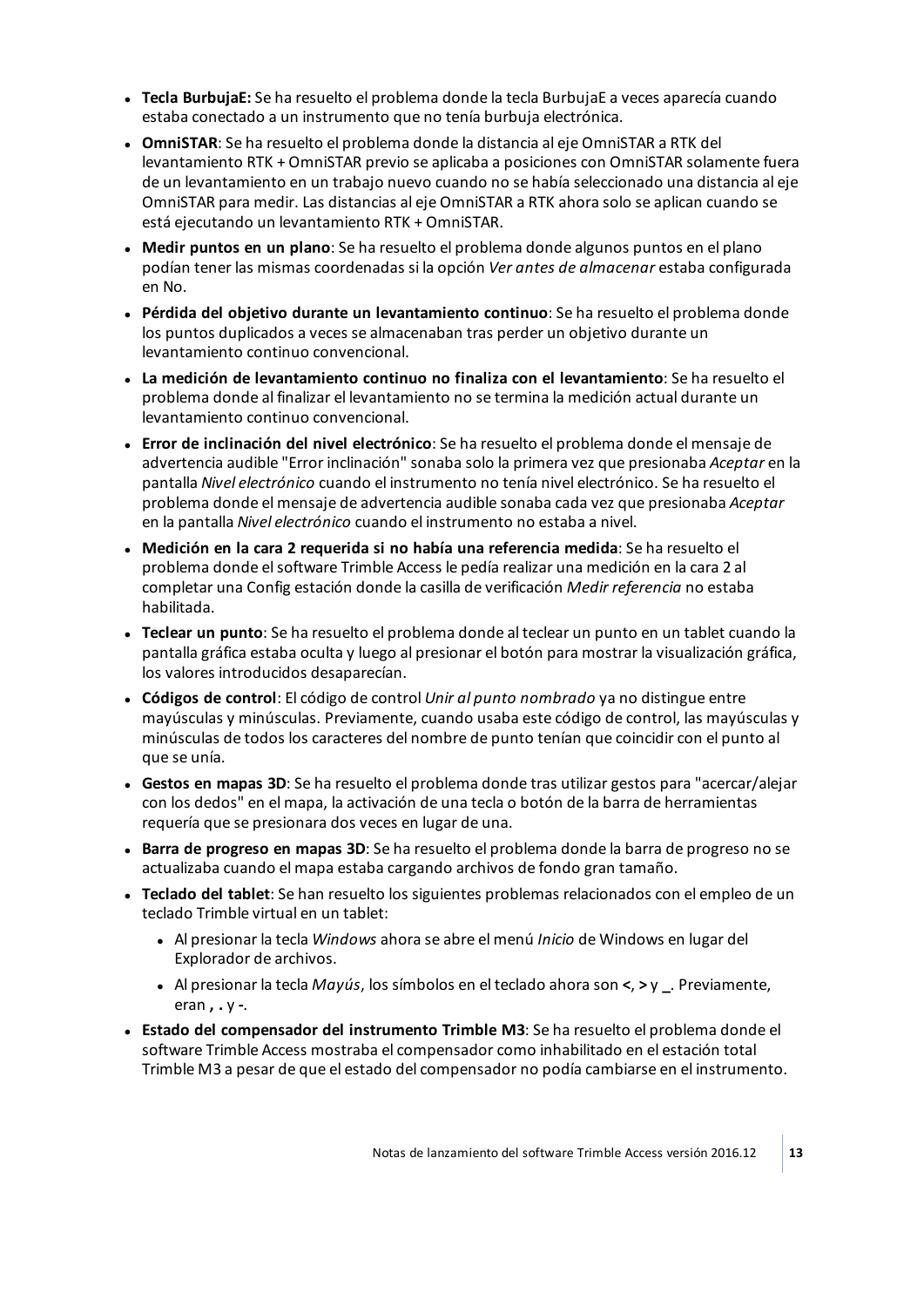- <sup>l</sup> **Transferencia de datos en el Trimble Geo7X**: Se ha resuelto el problema donde la utilidad Transferencia de datos de Trimble no se conectaba al colector de mano Trimble Geo7X.
- <sup>l</sup> **Número de serie del Trimble Geo7X**: Se ha resuelto el problema donde el número de serie del colector de mano Trimble Geo7X que se mostraba en la pantalla *Configs receptor* era un número de serie genérico.
- <sup>l</sup> **Errores de aplicación**: Ya no verá errores de aplicación ocasionales cuando opta por una de las siguientes alternativas:
	- . Al exportar puntos DXF que utilizan códigos de característica cuando el mapa está abierto.
	- Al cancelar la carga de una imagen de fondo de gran tamaño y luego al presionar y mantener presionado en el mapa.
	- Al abrir un trabajo, al seleccionar una proyección tras haber sido advertido que el archivo de modelos geoidales especificado no está disponible.
	- <sup>l</sup> En un levantamiento convencional, al panoramizar en la pantalla *Vídeo* mientras el instrumento está midiendo. Esto también hacía que el instrumento dejara de responder durante unos minutos.
	- . Al tratar de editar la altura de objetivo del prisma cuando replantea un punto, línea, arco, MDT o elevación en un levantamiento GNSS con una estación total conectada pero son una configuración de estación actual.
	- Al salir del software Trimble Access ni bien sale de una aplicación de Trimble Access, tal como Topografía general o AccessSync.
	- Cuando el software tiene poca memoria, por lo general cuando trata de generar un informe para un trabajo grande.

## <span id="page-13-0"></span>**Carreteras versión 2016.10**

## **Características nuevas y mejoras**

## **Cadenas adicionales**

Ahora podrá definir y medir una cadena adicional. Las cadenas adicionales definen características que están relacionadas con una carretera pero que están separadas de la misma, tal como barreras de sonido o alcantarillado. La cadena adicionalse define mediante la geometría de alineación horizontal que comprende una serie de líneas que se definen relativas a la alineación horizontal de la carretera y, si es necesario, la geometría vertical definida utilizando todas las opciones disponibles cuando se define una alineación vertical de la carretera. Al medir una cadena adicional, podrá medir su posición relativa a la cadena o replantear las estaciones de inicio y final de cada línea.

## **Huecos en las plantillas**

Ahora podrá crear un hueco en una plantilla. Esta opción es útil cuando la plantilla no empieza en la alineación.

Para crear un hueco en la plantilla, seleccione la opción *Crear hueco* al definir una cadena. Un hueco se muestra como una línea de guiones de la cadena actual a la cadena anterior. Sisu posición se encuentra en el hueco cuando mide su posición relativa a la carretera, el valor de *Dist. v.* a la carretera será nulo.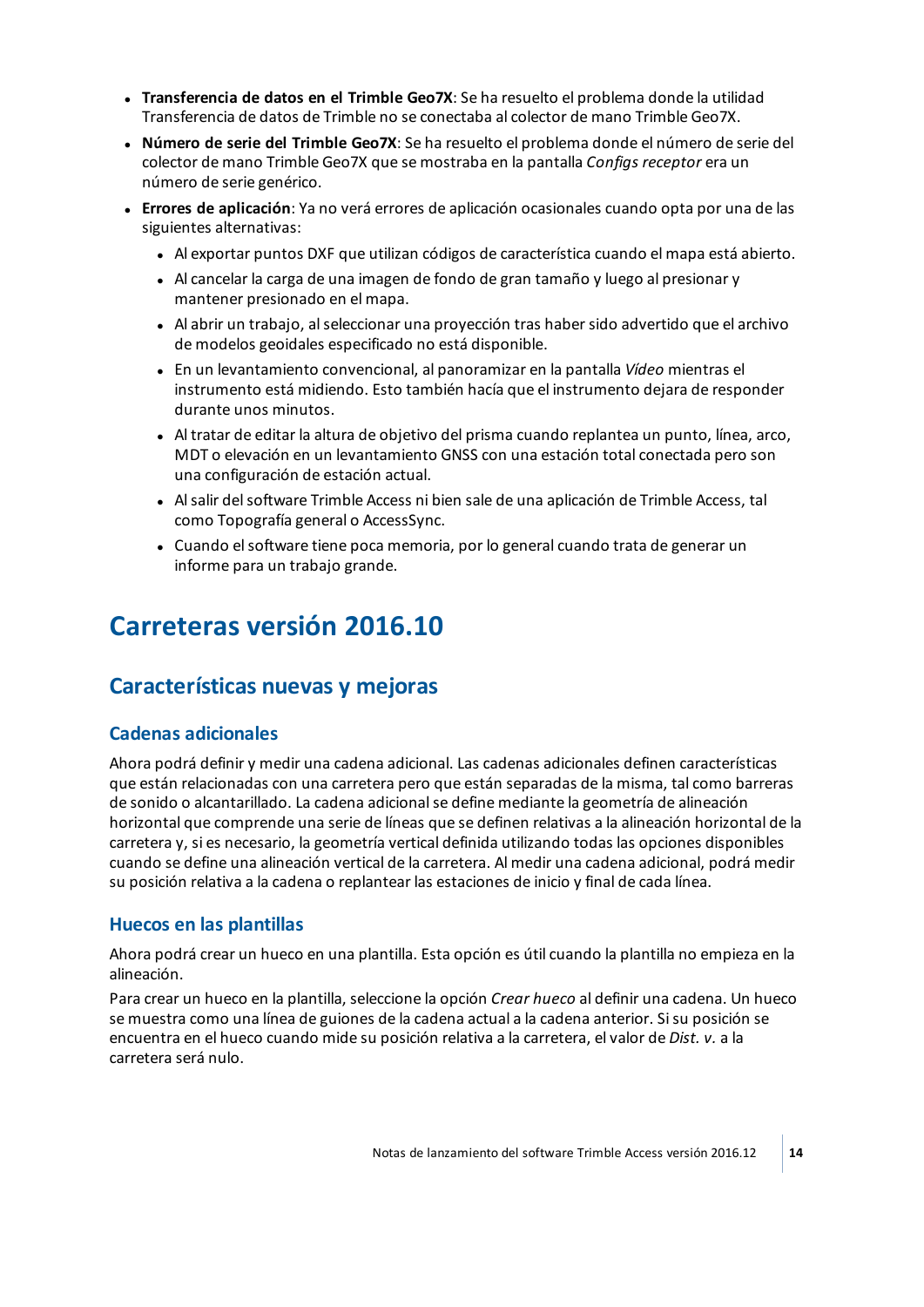## **Cambio del formato de visualización de la pendiente para una alineación vertical**

Al definir una alineación vertical, ahora podrá configurar el formato de visualización de los valores de pendiente. En la tecla *Opcion.* seleccione *Angulo*, *Por ciento* o *Razón*. La razón puede mostrarse como *Vert:Hor* u *Hor:Vert.*

#### **Opciones de visualización de la superficie de carretera en Conducción 3D**

Al revisar una carretera utilizando la opción *Conducción 3D*, ahora podrá mostrar la superficie de la carretera con una gradiente de color y/o triángulos de superficie.

#### **Visualización mejorada de los valores de incremento de replanteo**

Para mejorar la legibilidad de los valores de incremento de replanteo que se presentan en la parte inferior de la pantalla cuando mide una carretera Trimble, GENIO o LandXML, los valores de incremento de replanteo ahora se muestran sin unidades. Los valores de incremento de replanteo todavía se muestran con unidades cuando se los observa en la pantalla *Revisar trabajo*.

#### **Líneas resaltadas al revisar una carretera**

Al revisar una carretera, las líneas anteriores a la cadena seleccionada ahora están resaltadas, para clarificar la líneas a la que se aplican los valores de pendiente, de desplazamiento y de incremento de elevación en la parte superior de la pantalla.

#### **Revisión de una carretera en 3D**

Al revisar las secciones transversales de una carretera GENIO donde la cadena principalse ha excluido, alseleccionar la primera cadena a la izquierda de la cadena principal ahora se muestran los valores de *Pendiente*, *Incremento d.eje* e *Incremento elevación* en la parte superior de la pantalla para la línea de la cadena seleccionada a la primera cadena a la derecha de la línea central. De forma similar, alseleccionar la primera cadena a la derecha de la cadena principalse muestran dichos valores para la línea de la cadena seleccionada a la primera cadena a la izquierda de la línea central. Previamente, estos valores estaban disponibles solo cuando la carretera se revisaba en el modo 2D.

## **Problemas resueltos**

- <sup>l</sup> **Puntos adicionales:** Se ha resuelto el problema donde los puntos adicionales a veces se mostraban y estaban disponibles para el replanteo a pesar de que la opción *Habilitar plantillas y puntos adicionales* no estaba seleccionada.
- <sup>l</sup> **Replanteo de una distancia al eje oblicua**: Se ha resuelto el problema que surgía cuando una distancia al eje oblicua donde una elevación tecleada no se recordaba al volver a la pantalla de replanteo y luego a la pantalla *D.eje oblícua*.
- <sup>l</sup> **Visualización de carreteras LandXML**: Se han resuelto los siguientes problemas que surgían durante la visualización de carreteras LandXML:
	- <sup>l</sup> A veces una carretera LandXML no estaba visible en la pantalla de selección al usar el método de selección gráfica.
	- <sup>l</sup> En controladores distintos de tablets, a menudo una carretera LandXML no era visible al definir o revisar la carretera.
- <sup>l</sup> **Dimensión de cadena incorrecta para la carretera GENIO:** Se ha resuelto el problema que surgía con una carretera GENIO cuando alseleccionar una cadena de la vista de la sección transversal hacía que todas las cadenas en la vista del plano tuvieran la misma dimensión de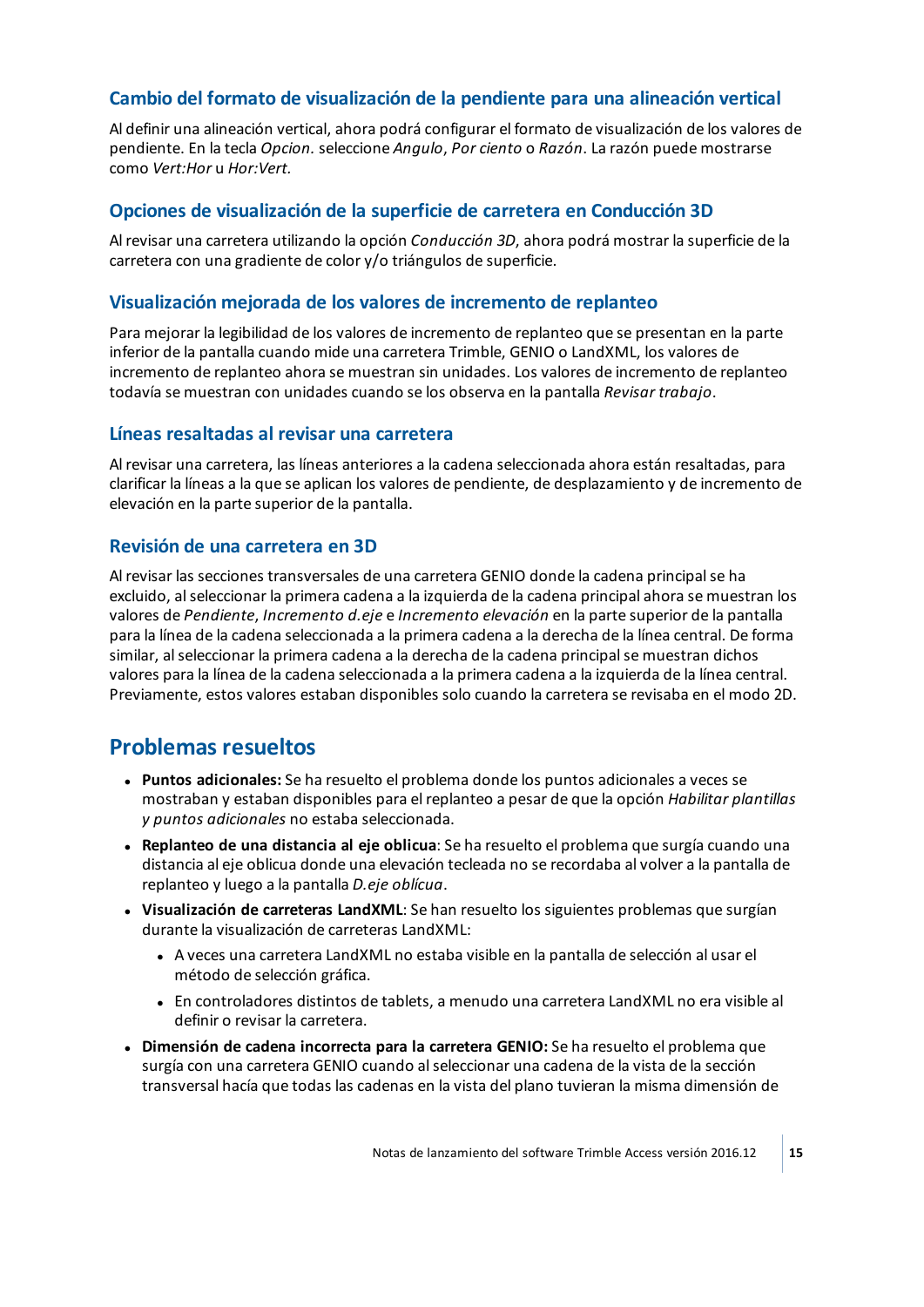cadena que la cadena seleccionada. Por ejemplo, si la dimensión de cadena seleccionada era 3D, si la dimensión de cadena seleccionada era 3D, todas las cadenas en la vista del plano incluyendo las cadenas 12D, 6D y 5D también se mostraban como 3D alseleccionarlas.

- <sup>l</sup> **Conversión de unidades incorrecta para una carretera GENIO**: Se ha resuelto el problema donde, tras revisar una carretera GENIO se selecciona una trabajo que utiliza unidades diferentes y luego vuelve a seleccionar la misma carretera GENIO, los valores en el archivo se convertían incorrectamente a las nuevas unidades. Ahora, elsoftware muestra correctamente los mismos valores con unidades diferentes. Como los archivos GENIO no incluyen las unidades para los valores en el archivo, deberá configurar las unidades adecuadas para el archivo GENIO con el que está trabajando en la tarea.
- <sup>l</sup> **Revisión de una carretera GENIO**: Se han resuelto los siguientes problemas que surgían al revisar una carretera GENIO:
	- Las líneas de la vista del plano para la cadena principal no se trazaban entre las últimas dos estaciones.
	- Los valores de elevación y coordenadas eran nulos para todos los puntos en la última estación.
	- Si se acercaba demasiado a la carretera GENIO de modo que la cadena 6D no era visible en la pantalla, el punto y las líneas asociadas con la carretera también desaparecían.
	- Al presionar para seleccionar una posición para revisar no se seleccionaba automáticamente dicha posición. Esto era un problema solo cuando la carretera se revisaba en el modo 3D.
- <sup>l</sup> **Revisión de una carretera de Trimble**: Se ha resuelto el problema que surgía al revisar una carretera de Trimble en un tablet, donde no se podía seleccionar una cadena de talud lateral utilizando la tecla *D.eje* cuando se encontraba en la vista del plano.
- <sup>l</sup> **Medición de una carretera de Trimble con puntos adicionales**: Se ha resuelto el problema donde al volver a cargar la elevación original para un punto adicional editado cargaba la elevación del punto seleccionado previamente.
- <sup>l</sup> **Errores de aplicación**: Ya no verá errores de aplicación ocasionales cuando opta por una de las siguientes alternativas:
	- Revise la última estación de una carretera GENIO
	- <sup>l</sup> Trate de revisar una carretera LandXML en un controlador tablet cuando define o revisa la carretera, o en el mapa.

## <span id="page-15-0"></span>**Pipelines**

## **Características nuevas y mejoras**

#### **Fácil configuración de plantillas de trabajo**

Al definir una plantilla de trabajo a partir de un trabajo de Pipelines, todos los parámetros del trabajo configurado en la pantalla *Opciones de tubería* ahora se importan a la plantilla. Esto consiste en una forma fácil de iniciar un nuevo trabajo de Pipelines con todas las opciones adecuadas ya configuradas.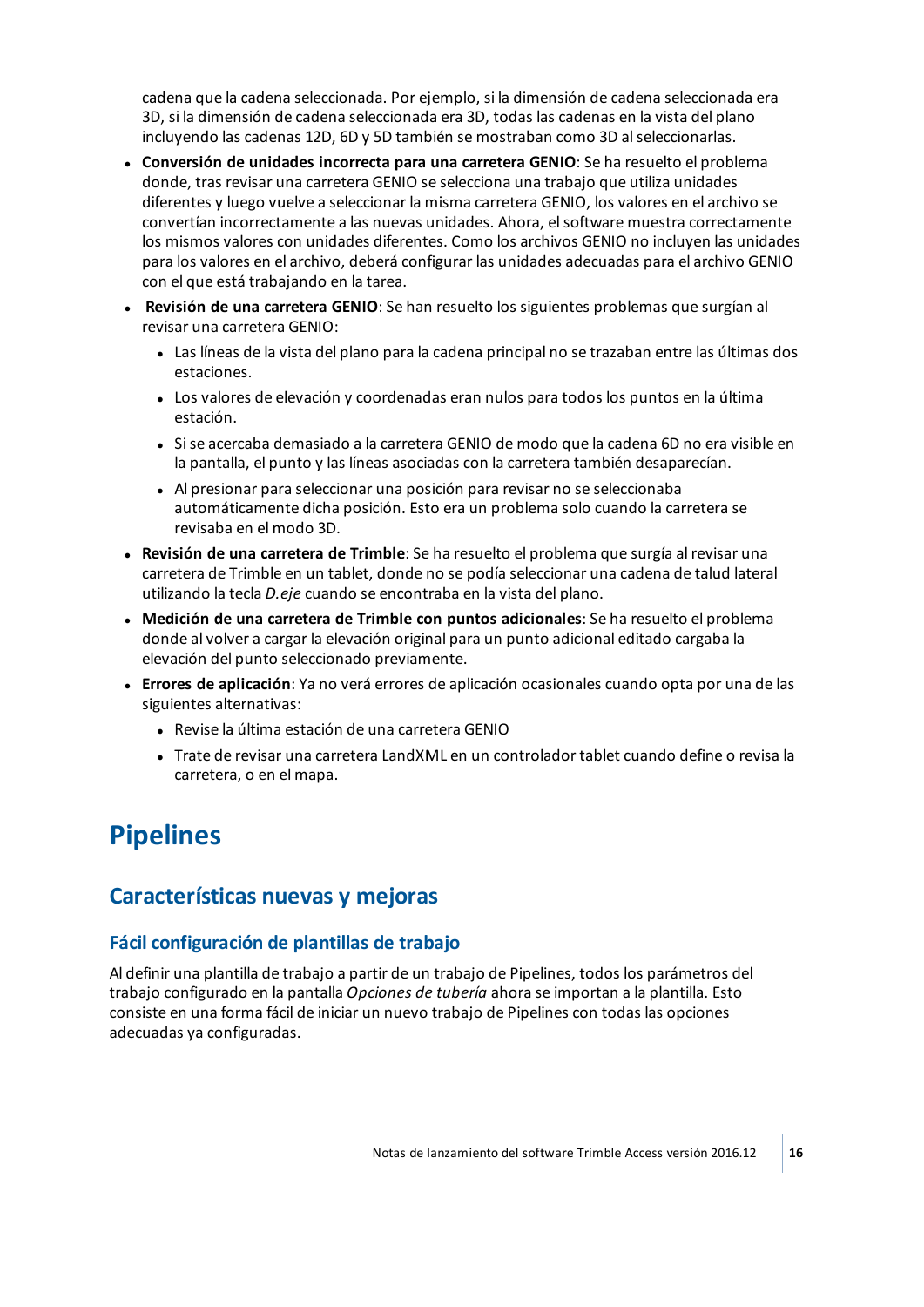## **Problemas resueltos**

- <sup>l</sup> **Ecuaciones de estación durante el registro de unión/comprobación de recuento**: Se ha resuelto el problema donde las ecuaciones de estación no se aplicaban al campo *Estación* correspondiente a una posición registrada. No obstante, por favor note que las ecuaciones de estación no se aplican sise ha seleccionado *Estacionamiento en pendiente* en la pantalla *Opciones de tubería*.
- <sup>l</sup> **Registro de unión**: Se ha resuelto el problema donde la posición registrada para un registro se utilizaba para los registros siguientes. Este problema surgía únicamente si la posición nueva no se registraba para el registro (o registros) siguiente.
- <sup>l</sup> **Vinculación de atributos de soldadura**: Para evitar confusiones al medir puntos y asignar atributos, se ha resuelto el problema donde se podía vincular más de un atributo por código de característica.
- <sup>l</sup> **Medición de un punto de tubería para un ID de unión que no existe**: Se ha resuelto el problema que surgía al medir un punto de tubería que referencia un ID de unión que no existe, donde al presionar la tecla *Detalles* se presentaba un mensaje de advertencia. Si presiona *Detalles*, ahora puede ver los detalles del ID de unión que existe.
- <sup>l</sup> **Errores de aplicación**: Ya no verá errores de aplicación ocasionales cuando opta por una de las siguientes alternativas:
	- <sup>l</sup> Vea la pantalla *Predeter* o *Seleccionar archivo* mientras crea o comprueba un archivo de recuento.

## **Utilidad Actualizador de registro de uniones y recuento de Pipelines**

La utilidad Actualizador de registro de uniones y recuento de Trimble Access Pipelines se utiliza para combinar los datos de registro de uniones y recuento actualizados de diversos equipos de trabajo en un conjunto de archivos principal en la oficina al finalizar cada jornada. Los archivos de recuento principales luego se distribuyen a cada equipo de trabajo, listos para las tareas del día siguiente. También hay disponible un archivo XML que contiene todos los datos combinados y del cualse podrán generar informes personalizados.

La utilidad puede descargarse de [www.trimble.com/Survey/Trimble-Access-IS.aspx](http://www.trimble.com/Survey/Trimble-Access-IS.aspx) haciendo clic en *Descargas* a la derecha y navegando a la sección *Tuberías de Trimble Access*.

Esta utilidad se actualiza cada tanto. Para ver la información de actualización más reciente y todas las actualizaciones a la utilidad desde el primer lanzamiento, consulte el documento *Notas de lanzamiento de la utilidad Actualizador de registro de uniones y recuento de Pipelines* disponible con el archivo de descarga de la utilidad.

## <span id="page-16-0"></span>**Túneles**

## **Características nuevas y mejoras**

## **Cambio del formato de visualización de la pendiente para una alineación vertical**

Al definir una alineación vertical, ahora podrá configurar el formato de visualización de los valores de pendiente. En la tecla *Opcion.* seleccione *Angulo*, *Por ciento* o *Razón*. La razón puede mostrarse como *Vert:Hor* u *Hor:Vert.*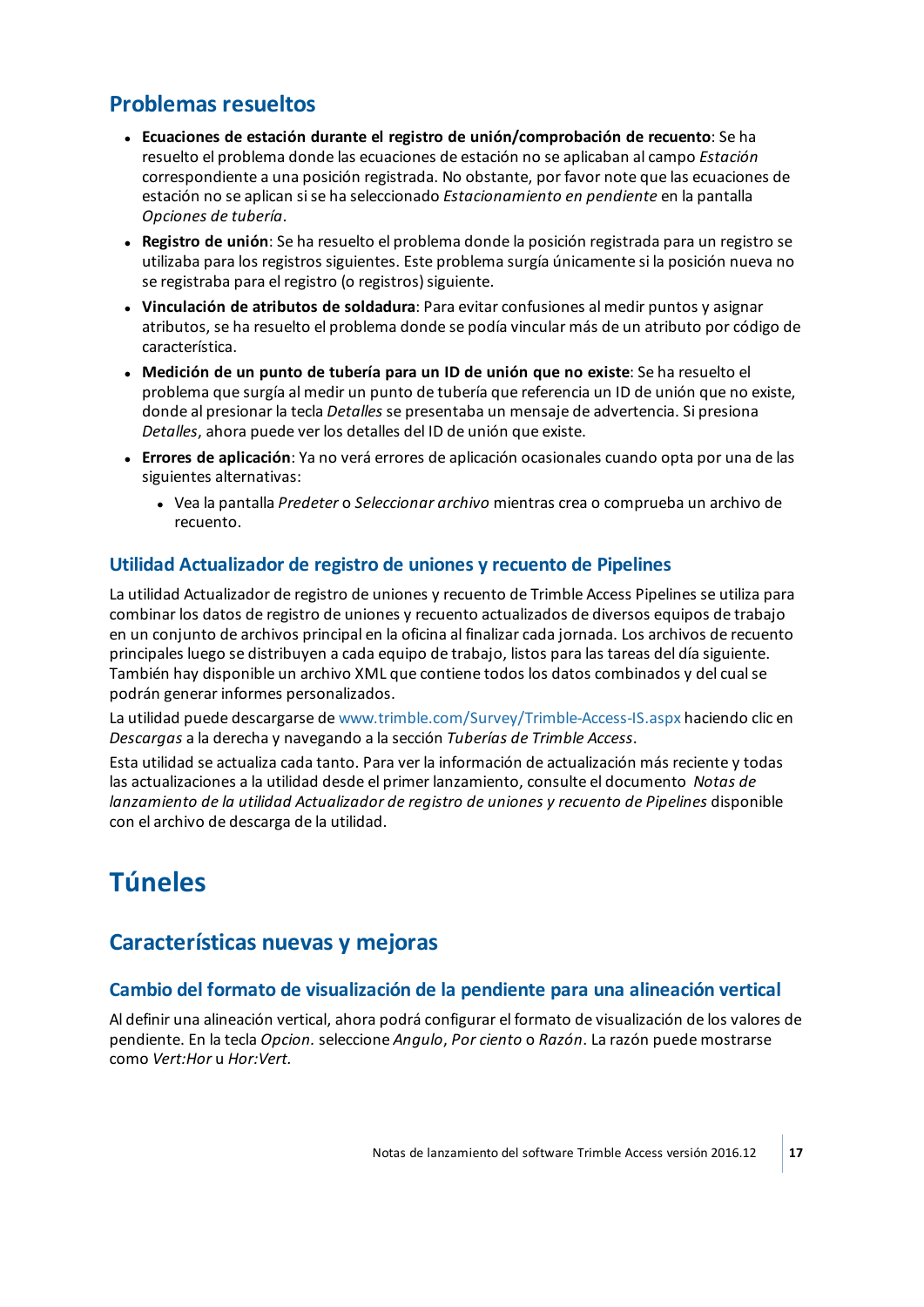#### **Información mejorada sobre puntos de vértice**

Al visualización información sobre puntos de vértice cuando mide una posición en un túnel, Trimble Access ahora muestra las distancias al eje horizontal y vertical y los valores norte, este y elevación.

## **Problemas resueltos**

<sup>l</sup> **Puntos de diseño**: Se ha resuelto el problema que surgía cuando visualizaba información sobre puntos de diseño al medir una posición en un túnel, donde los valores generados a veces era para el punto de diseño anterior.

## <span id="page-17-0"></span>**Trimble Installation Manager**

## **Características nuevas**

### **Descarga e instalación del firmware del instrumento estación total de Trimble escaneado SX10**

El Trimble Installation Manager se usa para descargar e instalar actualizaciones de firmware para el instrumento estación total de Trimble escaneado SX10.

Podrá seleccionar la versión de firmware a instalar y luego haga clic en *Instalar* para descargar y ejecutar el instalador de firmware, o haga clic en el botón de descarga para descargar el firmware e instalarlo más tarde. El firmware del instrumento Trimble SX10 no está disponible para la descarga en elsitio web de Trimble.

<span id="page-17-1"></span>Consulte más información en la *Ayuda de Trimble Installation Manager*.

## **AccessSync**

## **Problemas resueltos**

<sup>l</sup> **Botón para minimizar**: Se ha resuelto el problema donde las pantallas de AccessSync no incluían un botón para minimizar, lo que dificultaba el regreso a la pantalla del iniciador de Trimble Access. Este problema se introdujo en Trimble Access versión 2016.00.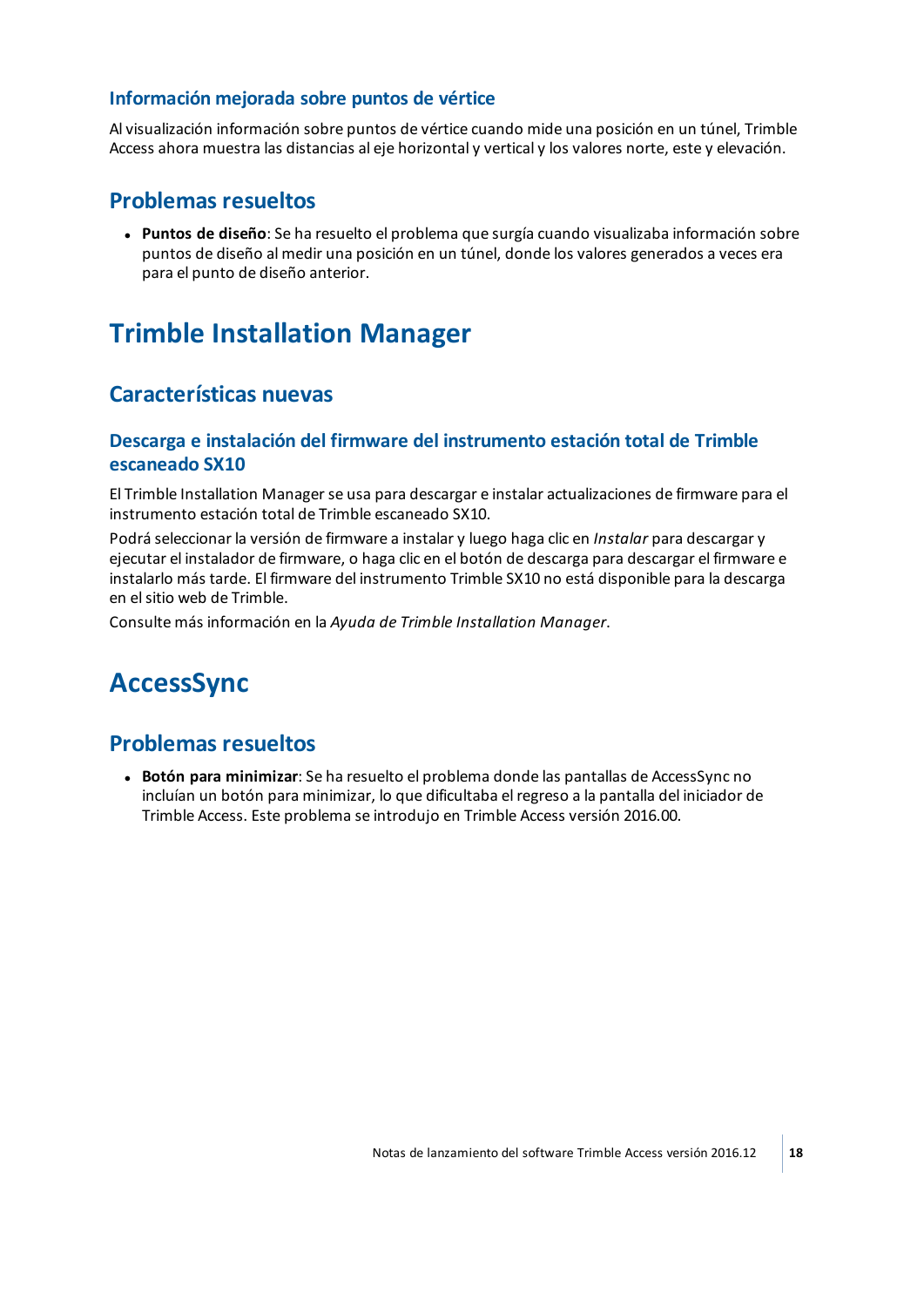## <span id="page-18-0"></span>**Información sobre la instalación**

La presente sección ofrece información sobre la instalación de la versión 2016.12 delsoftware Trimble Access.

## **Instalación del software y licencias en el controlador**

### **Instalación del sistema operativo**

Elsistema operativo no está instalado con un nuevo Trimble Tablet. Encienda el Tablet para instalar elsistema operativo Windows® y luego aplicar actualizaciones de Windows.

Elsistema operativo ya estará instalado con todos los demás controladores nuevos.

Cada tanto hay nuevos sistemas operativos disponibles y pueden encontrarse en [www.trimble.com/Survey/Controllers.aspx](http://www.trimble.com/Survey/Controllers.aspx).

*ADVERTENCIA – Las actualizaciones del sistema operativo borrarán todos los datos del dispositivo. Asegúrese de hacer una copia de seguridad de los datos en el PC antes de instalarlas. De lo contrario, es posible que pierda los datos.*

*Nota – El proceso de actualización de Trimble Access de una versión a otra convierte los trabajos (y otros archivos como estilos topográficos). Si copia los archivos de datos originales de Trimble Access del controlador y luego actualiza elsistema operativo, antes de instalar la versión nueva de Trimble Access asegúrese de copiar los archivos de datos originales de Trimble Access en el controlador. Sisigue dichos pasos, se convertirán los archivos de Trimble Access originales y serán compatible con la nueva versión de Trimble Access.*

### **Instalación del software y licencias**

Antes de utilizar el controlador, deberá instalar las aplicaciones y licencias utilizando el Trimble Installation Manager. Si:

- No ha instalado el Trimble Installation Manager previamente, visite [www.trimble.com/installationmanager](http://www.trimble.com/installationmanager) para obtener información sobre la instalación.
- Ha instalado el Trimble Installation Manager previamente, no tendrá que volver a instalarlo porque se actualiza automáticamente. Seleccione *Inicio* / *Todos los programas* / *Trimble Installation Manager* para iniciar el Trimble Installation Manager.

Vea más información, haga clic en *Ayuda* en la Trimble Installation Manager.

*Nota – Para los controladores Trimble CU, Trimble Access versión 2013.00 y posteriores podrá* instalarse solamente en el Trimble CU modelo 3 (N/S 950xxxxx). Los modelos 1 y 2 del Trimble CU no *tienen suficiente memoria para ejecutar versiones posteriores de Trimble Access.*

## **¿Tengo derecho a esta versión?**

Para instalar y ejecutar elsoftware Trimble Accessversión 2016.12, deberá tener un acuerdo de garantía válido hasta el 1 de Octubre de 2016.

Cuando se actualiza a la versión versión 2016.12 utilizando el Trimble Installation Manager, se descargará un nuevo archivo de licencia a su dispositivo.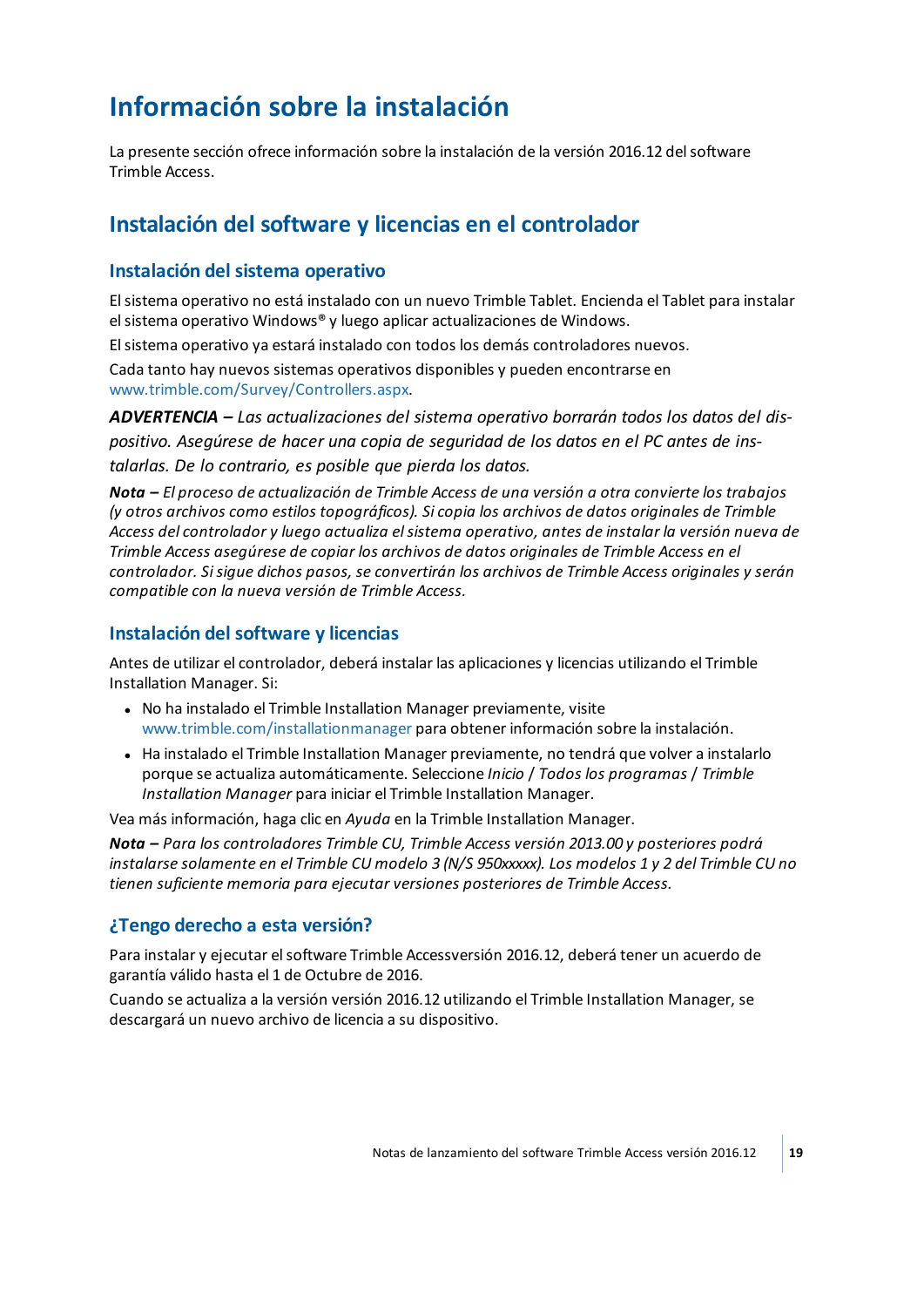## **Actualización del software de oficina**

Cuando se actualiza a la versión 2016.12, también deberá actualizar elsoftware de oficina. Dichas actualizaciones se necesitan si tiene que importar trabajos de Topografía general alsoftware de oficina de Trimble tal como elsoftware Trimble Business Centre.

Cuando actualiza el controlador utilizandoTrimble Installation Manager, elsoftware de oficina en la computadora que tiene Trimble Installation Manager instalado también se actualizará.

Para actualizar otras computadoras que no se usaban para actualizar el controlador, haga lo siguiente:

- Instale Trimble Installation Manager en cada una de las computadoras y luego ejecute Office Updates.
- <sup>l</sup> Ejecute los paquetes Trimble Update Office Software para elsoftware Trimble Access de [www.trimble.com/support\\_trl.aspx?Nav=Collection-84862.](http://www.trimble.com/support_trl.aspx?Nav=Collection-84862)
- <sup>l</sup> Utilice la utilidad Transferencia de datos de Trimble:
	- <sup>l</sup> Deberá tener la versión 1.51 o posterior instalada. Podrá instalar la utilidad Transferencia de datos de [www.trimble.com/datatransfer.shtml](http://www.trimble.com/datatransfer.shtml).
	- Si tiene la versión 1.51, no hace falta que se actualice a una versión posterior de la utilidad Transferencia de datos, podrá ejecutar uno de los paquetes Trimble Update Office Software de [www.trimble.com/support\\_trl.aspx?Nav=Collection-84862](http://www.trimble.com/support_trl.aspx?Nav=Collection-84862).
- Si solo tiene que actualizarse a la última versión del software Trimble Business Center, no hace falta que ejecute el Trimble Installation Manager para actualizar elsoftware de oficina. Los convertidores requeridos ahora están disponibles en los controladores que ejecutan el software Trimble Access y, si es necesario, se copian del controlador a la computadora mediante elsoftware Trimble Business Center.

## **Trimble Solution Improvement Program**

El Trimble Solution Improvement Program captura información sobre cómo utilizar los programas de Trimble y sobre algunos de los problemas que pueden surgir. Trimble emplea esta información para mejorar los productos y las características que utiliza con mayor frecuencia, para ayudarle a resolver problemas y para satisfacer mejor sus necesidades. La participación en el programa es estrictamente voluntaria.

Si participa, se instalará un programa de software en la computadora. Cada vez que conecta el controlador a esta computadora utilizando tecnología Microsoft ActiveSync® o el Windows Mobile® Device Center, el software Trimble Access generará un archivo de registro que se enviará automáticamente alservidor de Trimble. El archivo incluye datos referidos al fin para el que se está usando el equipo de Trimble, cuáles son las funciones de software populares en regiones geográficas específicas, y cuán a menudo surgen problemas en los productos de Trimble que Trimble puede corregir.

En cualquier momento, podrá desinstalarse el Trimble Solution Improvement Program. Si ya no desea participar en este programa, vaya a *Agregar o quitar programas* en su computadora y desinstale elsoftware.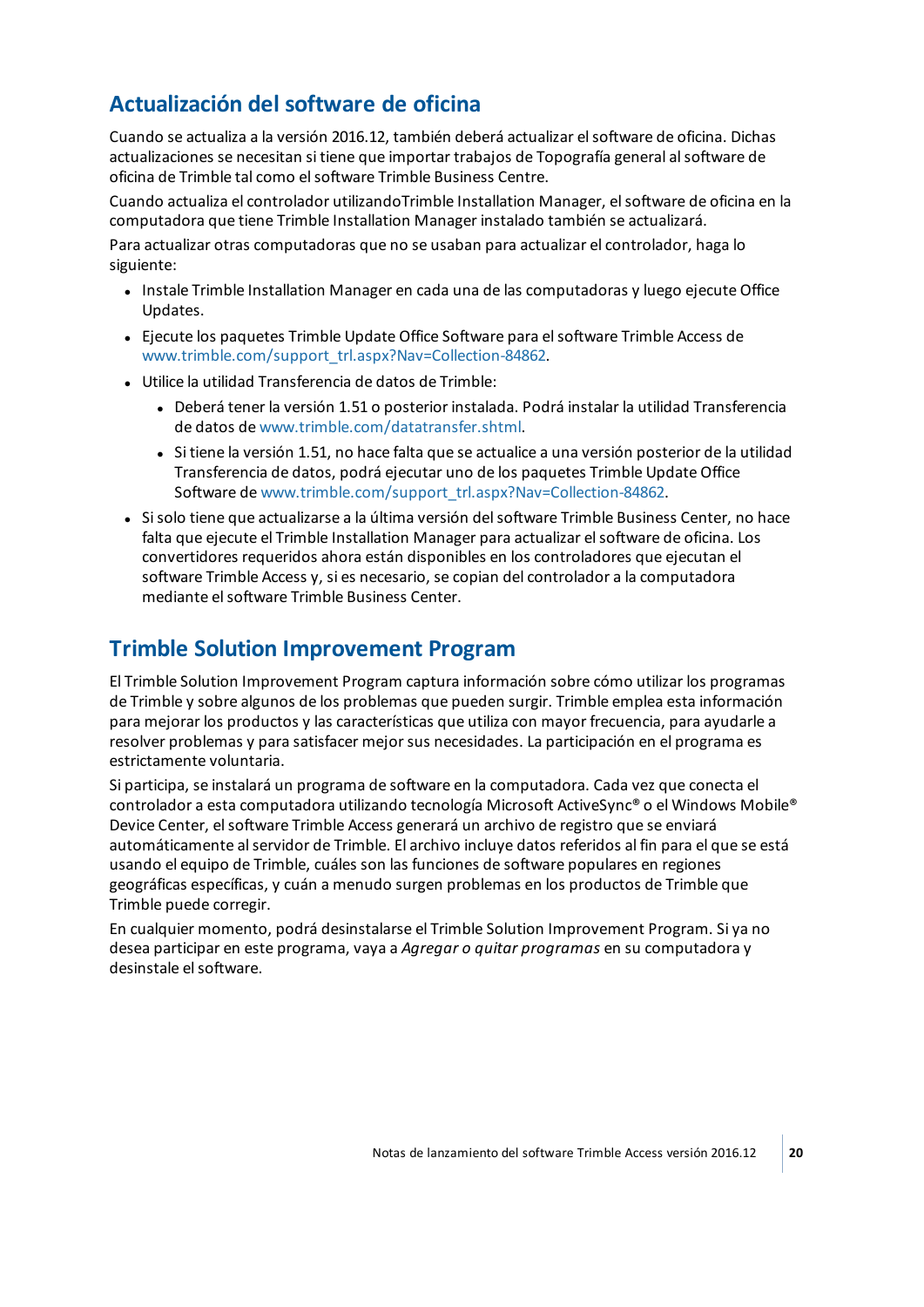## **Documentación**

La Trimble Access Ayuda es "relativa al contexto." Para acceder a la misma, presione **?** en la parte superior de la pantalla.

Aparecerá una lista de temas de ayuda, con el tema correspondiente resaltado. Para abrir el tema, presione en el título.

<span id="page-20-0"></span>Visite <http://apps.trimbleaccess.com/help> para descargar el archivo PDF correspondiente a la Ayuda. Hay un archivo PDF disponible por separado para cada aplicación.

## **Requerimientos de software y hardware**

Elsoftware Trimble Access versión 2016.12 se comunica mejor con los productos de software y hardware que se muestran a continuación. Elsoftware también puede comunicarse con una versión posterior a la indicada.

| <b>Software de Trimble</b>                   | <b>Versión</b> |
|----------------------------------------------|----------------|
| <b>Trimble Business Center</b><br>$(32-bit)$ | 2.99           |
| <b>Trimble Business Center</b><br>(64-bit)   | 3,80           |
| <b>Trimble Receptor</b>                      | Versión        |
| Trimble R10                                  | 5,15           |
| Trimble R8s                                  | 5,15           |
| Trimble R2                                   | 5,15           |
| Trimble R8-4, R8-3                           | 5,15           |
| Trimble R6-4, R6-3                           | 5,15           |
| Trimble R4-3, R4-2                           | 5,15           |
| Trimble R9                                   | 5,15           |
| <b>Trimble NetR9</b><br>Geoespaciales        | 5,15           |
| Trimble R7                                   | 5.00           |
| Trimble R5                                   | 5.00           |
| Trimble Geo7X                                | 4.95           |
| Trimble GeoXR                                | 4.55           |
| Trimble R8-2, R6-2, R4-1                     | 4.64           |
| 5800, 5700 II                                | 4.64           |